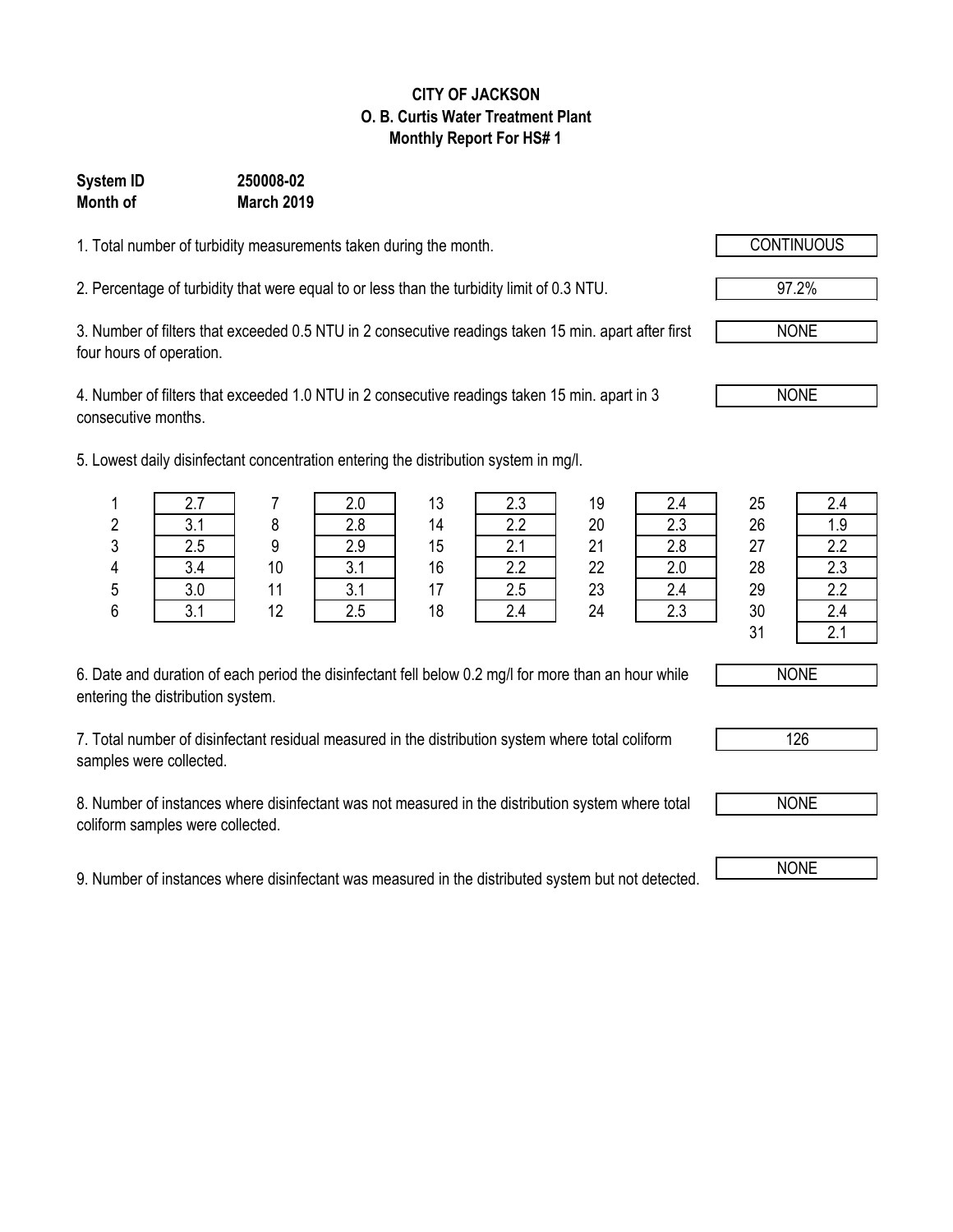#### **O. B. Curtis Surface Water Treatment Plant City Of Jackson, MS Turbidity Compliance Report**

# **System ID** 250008-02<br> **Month Of** March 2019

**Month Of March 2019**

|                 | <b>TURBIDITIES (NTU)</b> |                |                   |  |  |  |
|-----------------|--------------------------|----------------|-------------------|--|--|--|
| Mar 2019        | <b>RAW</b>               | <b>SETTLED</b> | <b>FILTERS</b>    |  |  |  |
| 1               | 28.9                     | 1.15           | 0.13              |  |  |  |
| $\overline{2}$  | 33.2                     | 1.35           | 0.10              |  |  |  |
| $\overline{3}$  | 31.5                     | 1.53           | 0.13              |  |  |  |
| 4               | 30.3                     | 1.24           | 0.16              |  |  |  |
| 5               | 26.4                     | 1.37           | 0.12              |  |  |  |
| 6               | 28.1                     | 1.47           | 0.15              |  |  |  |
| 7               | 27.0                     | 1.05           | 0.16              |  |  |  |
| 8               | 22.3                     | 1.29           | 0.15              |  |  |  |
| 9               | 21.3                     | 1.29           | 0.11              |  |  |  |
| 10              | 19.8                     | 1.29           | 0.10              |  |  |  |
| 11              | 24.3                     | 1.12           | 0.26              |  |  |  |
| 12              | 30.6                     | 1.12           | 0.12              |  |  |  |
| 13              | 32.1                     | 1.23           | 0.12              |  |  |  |
| 14              | 32.0                     | 1.27           | 0.12              |  |  |  |
| 15              | 29.5                     | 1.24           | 0.14              |  |  |  |
| 16              | 30.7                     | 1.25           | 0.13              |  |  |  |
| 17              | 30.9                     | 1.15           | 0.19              |  |  |  |
| $\overline{18}$ | 27.0                     | 1.24           | $0.\overline{17}$ |  |  |  |
| 19              | 27.3                     | 1.11           | 0.12              |  |  |  |
| 20              | 31.5                     | 1.58           | 0.28              |  |  |  |
| 21              | 30.7                     | <b>OFF</b>     | 0.29              |  |  |  |
| 22              | 24.0                     | 1.26           | 0.35              |  |  |  |
| 23              | 22.3                     | 0.98           | 0.38              |  |  |  |
| 24              | 21.2                     | 1.09           | 0.25              |  |  |  |
| 25              | 20.7                     | 1.56           | 0.17              |  |  |  |
| 26              | 22.2                     | 1.31           | 0.13              |  |  |  |
| 27              | 24.2                     | 1.05           | 0.13              |  |  |  |
| 28              | 18.4                     | 1.13           | 0.25              |  |  |  |
| 29              | 18.3                     | 1.03           | 0.13              |  |  |  |
| 30              | 17.3                     | 1.06           | 0.14              |  |  |  |
| 31              | 20.8                     | 0.69           | 0.15              |  |  |  |
| <b>MIN</b>      | 17.3                     | 0.69           | 0.10              |  |  |  |
| <b>MAX</b>      | 33.2                     | 1.58           | 0.38              |  |  |  |
| <b>AVG</b>      | 26.0                     | 1.22           | 0.13              |  |  |  |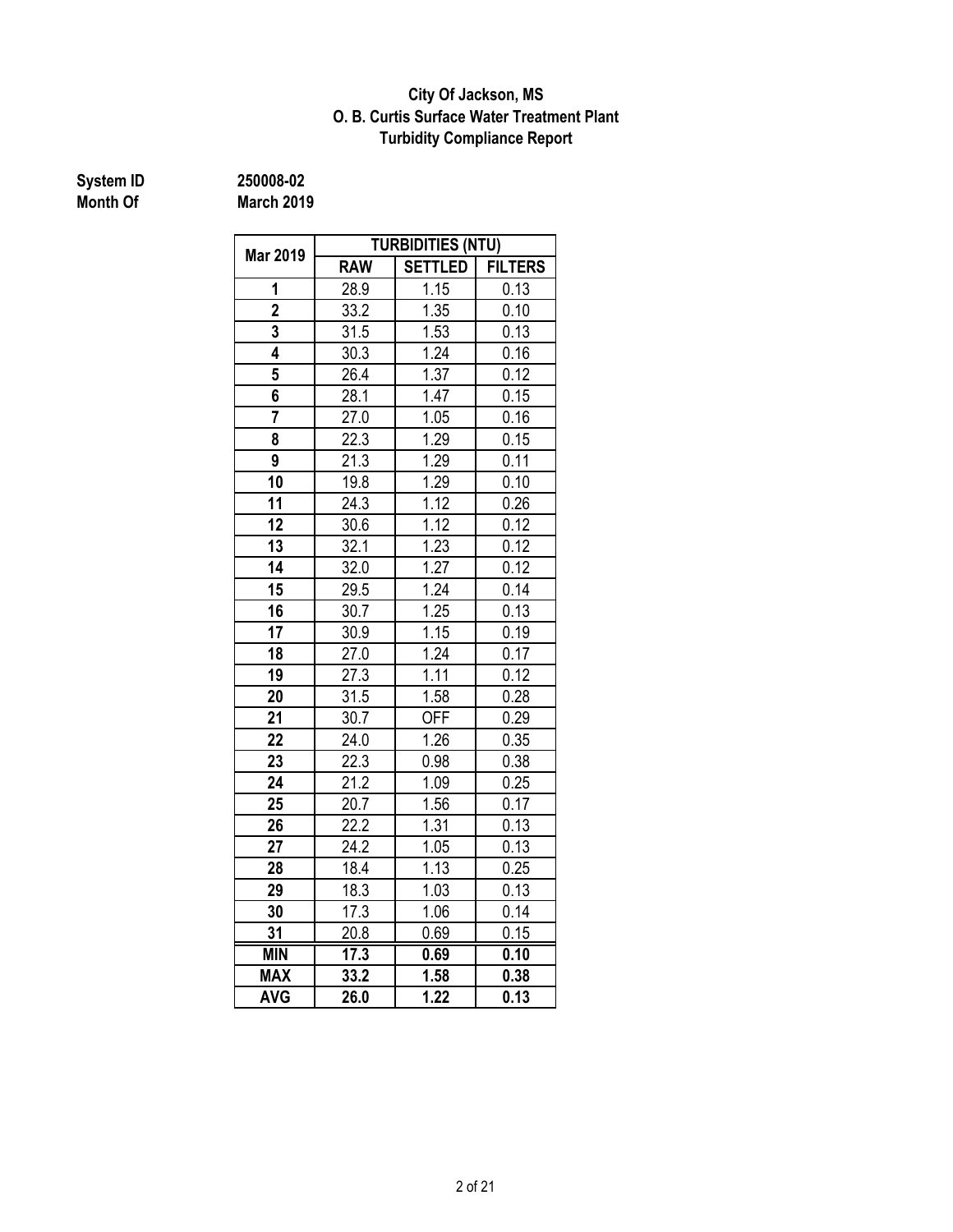#### **City Of Jackson, MS O. B. Curtis Surface Water Treatment Plant Turbidity Compliance**

# **System ID** 250008-02<br> **Month Of** March 2019

**Month Of March 2019**

| <b>TIME</b><br><b>Mar 2019</b> |          |         |            |            |            |            |
|--------------------------------|----------|---------|------------|------------|------------|------------|
|                                | 12:00 AM | 4:00 AM | 8:00 AM    | 12:00 PM   | 4:00 PM    | 8:00 PM    |
| 1                              | 0.10     | 0.13    | 0.10       | 0.09       | 0.09       | 0.09       |
| $\overline{2}$                 | 0.09     | 0.08    | 0.09       | 0.08       | 0.08       | 0.10       |
| $\overline{\mathbf{3}}$        | 0.09     | 0.09    | 0.09       | 0.09       | 0.10       | 0.13       |
| 4                              | 0.12     | 0.11    | 0.11       | 0.12       | 0.11       | 0.16       |
| $\overline{\mathbf{5}}$        | 0.12     | 0.10    | 0.09       | 0.12       | 0.10       | 0.12       |
| $\overline{\mathbf{6}}$        | 0.12     | 0.11    | 0.14       | 0.11       | 0.12       | 0.15       |
|                                | 0.16     | 0.13    | 0.12       | 0.12       | 0.12       | 0.15       |
| 8                              | 0.14     | 0.14    | 0.12       | 0.11       | 0.09       | 0.15       |
| 9                              | 0.11     | 0.08    | 0.10       | 0.09       | 0.08       | 0.09       |
| 10                             | 0.08     | 0.09    | 0.09       | 0.09       | 0.10       | 0.08       |
| 11                             | 0.09     | 0.09    | 0.08       | 0.26       | 0.23       | 0.09       |
| 12                             | 0.12     | 0.12    | 0.12       | 0.10       | 0.09       | 0.09       |
| 13                             | 0.12     | 0.12    | 0.12       | 0.10       | 0.11       | 0.11       |
| 14                             | 0.12     | 0.12    | 0.12       | 0.12       | 0.11       | 0.12       |
| 15                             | 0.14     | 0.12    | 0.12       | 0.14       | 0.13       | 0.12       |
| 16                             | 0.13     | 0.11    | 0.11       | 0.12       | 0.12       | 0.11       |
| 17                             | 0.19     | 0.12    | 0.15       | 0.11       | 0.11       | 0.12       |
| 18                             | 0.14     | 0.14    | 0.17       | 0.14       | 0.10       | 0.10       |
| 19                             | 0.12     | 0.09    | 0.11       | 0.12       | 0.12       | 0.12       |
| 20                             | 0.14     | 0.21    | 0.28       | 0.27       | 0.20       | 0.20       |
| 21                             | 0.28     | 0.29    | 0.21       | <b>OFF</b> | <b>OFF</b> | <b>OFF</b> |
| 22                             | 0.35     | 0.35    | 0.23       | 0.18       | 0.15       | 0.14       |
| 23                             | 0.22     | 0.25    | <b>OFF</b> | 0.38       | 0.35       | 0.25       |
| 24                             | 0.25     | 0.19    | 0.15       | 0.13       | 0.13       | 0.14       |
| 25                             | 0.17     | 0.16    | 0.14       | 0.12       | 0.12       | 0.13       |
| 26                             | 0.13     | 0.09    | 0.12       | 0.13       | 0.12       | 0.11       |
| 27                             | 0.13     | 0.11    | 0.12       | 0.12       | 0.10       | 0.12       |
| 28                             | 0.13     | 0.11    | 0.25       | 0.25       | 0.11       | 0.11       |
| 29                             | 0.13     | 0.11    | 0.08       | 0.07       | 0.07       | 0.08       |
| 30                             | 0.10     | 0.10    | 0.12       | 0.11       | 0.12       | 0.14       |
| 31                             | 0.15     | 0.13    | 0.13       | 0.14       | 0.15       | 0.13       |
| <b>MIN</b>                     | 0.08     | 0.08    | 0.08       | 0.07       | 0.07       | 0.08       |
| <b>MAX</b>                     | 0.35     | 0.35    | 0.28       | 0.38       | 0.35       | 0.25       |
| <b>AVG</b>                     | 0.14     | 0.14    | 0.13       | 0.14       | 0.12       | 0.13       |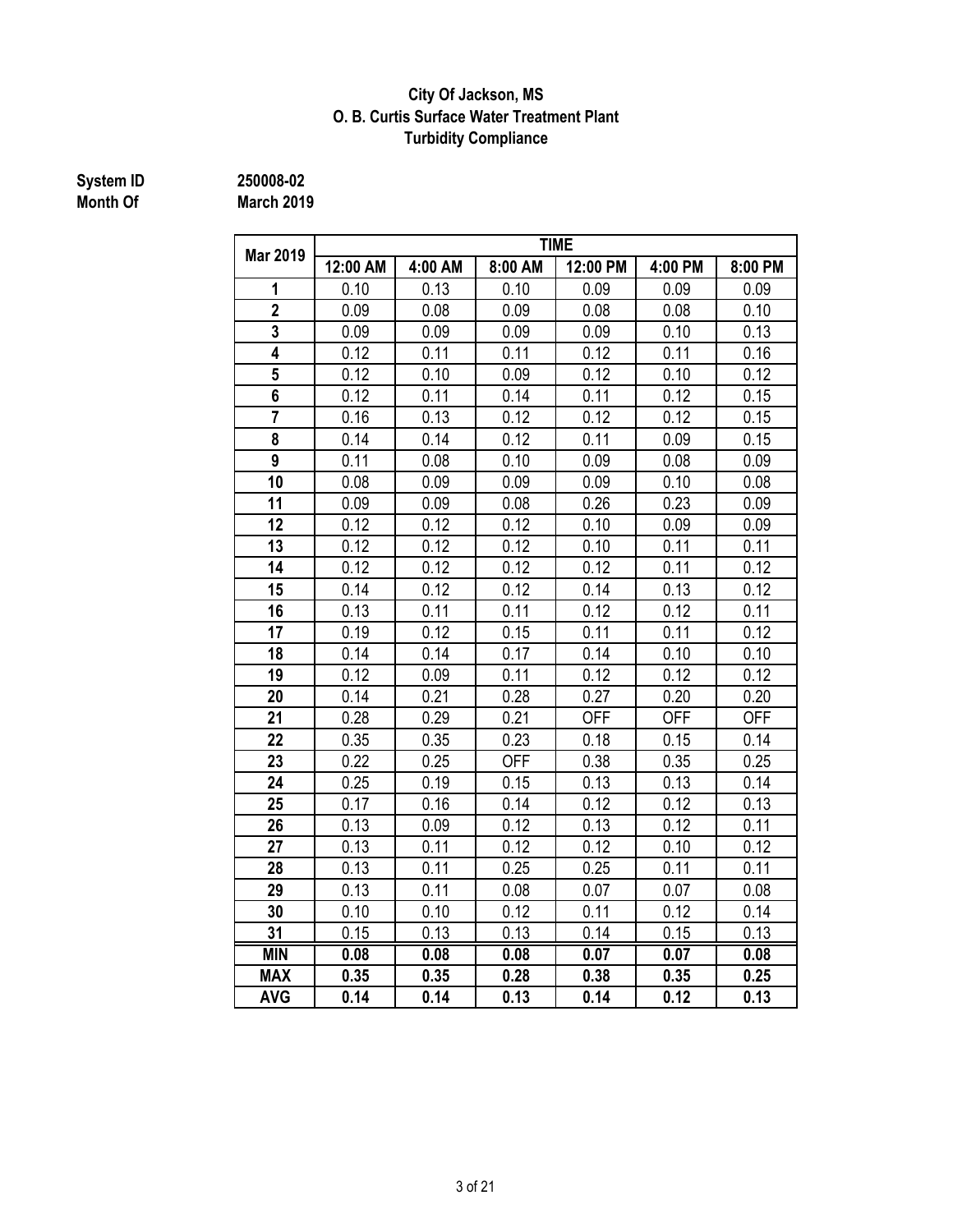#### **Disinfectant Compliance City Of Jackson, MS O. B. Curtis Surface Water Treatment Plant**

# **System ID**<br>**Month Of**

| lonth Of |  |
|----------|--|
|----------|--|

| 250008-02  |  |
|------------|--|
| March 2019 |  |

|                 | <b>TIME</b>      |                  |                  |                  |                  |            |  |  |
|-----------------|------------------|------------------|------------------|------------------|------------------|------------|--|--|
| <b>Mar 2019</b> | 12:00 AM         | 4:00 AM          | 8:00 AM          | 12:00 PM         | 4:00 PM          | 8:00 PM    |  |  |
| 1               | 2.7              | 3.4              | 3.2              | 3.2              | 3.0              | 3.4        |  |  |
| $\overline{2}$  | 3.5              | 3.4              | 3.4              | 3.4              | $\overline{3.3}$ | 3.1        |  |  |
| 3               | 3.4              | 3.2              | 2.5              | 2.6              | 2.5              | 2.9        |  |  |
| 4               | 3.4              | 3.5              | 3.4              | 3.4              | 3.6              | 3.7        |  |  |
| 5               | 3.2              | 3.1              | 3.0              | 3.0              | 3.2              | 3.0        |  |  |
| 6               | 3.1              | 3.2              | 3.3              | 3.3              | 3.4              | 3.5        |  |  |
| $\overline{7}$  | 3.4              | 3.5              | 3.0              | 3.2              | 2.0              | 2.5        |  |  |
| 8               | 3.1              | 3.1              | 3.1              | 2.8              | 3.0              | 3.0        |  |  |
| 9               | 2.9              | 3.0              | 2.9              | 3.2              | 3.2              | 3.2        |  |  |
| 10              | 3.2              | 3.1              | 3.2              | 3.2              | 3.2              | 3.2        |  |  |
| 11              | 3.1              | 3.4              | 3.3              | 3.5              | 3.1              | 3.1        |  |  |
| 12              | 3.2              | 3.2              | 3.6              | 2.5              | 2.5              | 2.6        |  |  |
| 13              | 2.4              | 3.0              | 2.4              | 2.4              | 2.5              | 2.3        |  |  |
| 14              | 2.3              | 2.4              | 2.4              | 2.2              | 2.3              | 2.4        |  |  |
| 15              | 2.4              | 2.3              | 2.4              | 2.4              | 2.3              | 2.1        |  |  |
| 16              | 2.2              | 2.5              | 2.5              | 2.2              | 2.6              | 2.6        |  |  |
| 17              | 2.5              | 3.4              | 2.6              | 2.6              | 2.5              | 2.6        |  |  |
| 18              | 2.6              | 2.5              | 2.5              | 2.4              | 2.4              | 2.7        |  |  |
| 19              | 2.5              | 2.4              | 2.5              | 2.5              | 2.6              | 2.5        |  |  |
| 20              | 2.4              | 2.3              | 2.3              | 2.3              | 2.4              | 2.4        |  |  |
| 21              | 3.1              | 3.0              | 2.8              | <b>OFF</b>       | <b>OFF</b>       | <b>OFF</b> |  |  |
| 22              | <b>OFF</b>       | 2.0              | 2.0              | 2.2              | 2.2              | 2.3        |  |  |
| 23              | 2.4              | 2.4              | 2.4              | 2.5              | 2.4              | 2.5        |  |  |
| 24              | 2.4              | 2.4              | 2.4              | 2.4              | 2.4              | 2.3        |  |  |
| 25              | 2.4              | 2.5              | 2.4              | 2.5              | 2.5              | 2.6        |  |  |
| 26              | 2.0              | 1.9              | 2.3              | 2.4              | 2.4              | 2.4        |  |  |
| 27              | 2.3              | 2.2              | 2.3              | 2.3              | 2.2              | 2.3        |  |  |
| 28              | 2.4              | 2.3              | 2.3              | 2.5              | 2.5              | 2.4        |  |  |
| 29              | 2.3              | 2.3              | 2.3              | 2.3              | 2.2              | 2.2        |  |  |
| 30              | 2.4              | 2.5              | 2.6              | 2.6              | 2.6              | 2.6        |  |  |
| 31              | 2.1              | 2.8              | 2.8              | 3.0              | 3.1              | 3.0        |  |  |
| <b>MIN</b>      | $\overline{2.0}$ | $\overline{1.9}$ | $\overline{2.0}$ | $\overline{2.2}$ | $\overline{2.0}$ | 2.1        |  |  |
| <b>MAX</b>      | 3.5              | 3.5              | 3.6              | 3.5              | 3.6              | 3.7        |  |  |
| <b>AVG</b>      | 2.7              | 2.8              | 2.7              | 2.7              | 2.7              | 2.7        |  |  |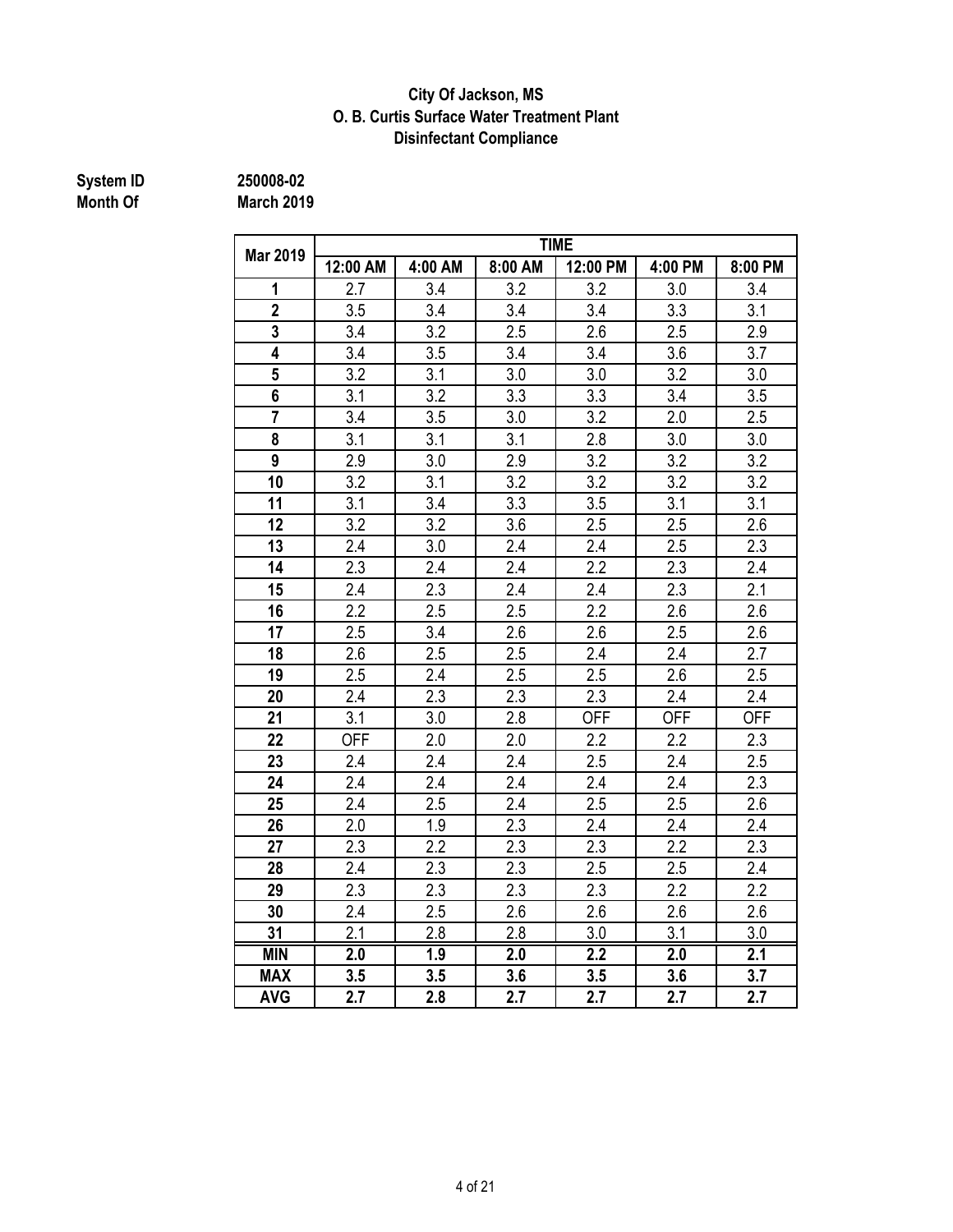#### **CITY OF JACKSON O. B. Curtis Water Treatment Plant Monthly Report For HS# 2**

### **Month of March 2019 System ID 250008-02**

1. Total number of turbidity measurements taken during the month.

2. Percentage of turbidity that were equal to or less than the turbidity limit of 0.3 NTU. 100.0%

3. Number of filters that exceeded 0.5 NTU in 2 consecutive readings taken 15 min. apart after first four hours of operation.

4. Number of filters that exceeded 1.0 NTU in 2 consecutive readings taken 15 min. apart in 3 consecutive months.

5. Lowest daily disinfectant concentration entering the distribution system in mg/l.

| 6. Date and duration of each period the disinfectant fell below 0.2 mg/l for more than an hour while |  |
|------------------------------------------------------------------------------------------------------|--|
| entering the distribution system.                                                                    |  |

7. Total number of disinfectant residual measured in the distribution system where total coliform samples were collected.

8. Number of instances where disinfectant was not measured in the distribution system where total coliform samples were collected.

9. Number of instances where disinfectant was measured in the distributed system but not detected.

|        | Z.O      |                        | Z.U                | ں ا | ے.ے   | ט ו           | Z.V                  | ΖJ           | ں ے    |
|--------|----------|------------------------|--------------------|-----|-------|---------------|----------------------|--------------|--------|
| n<br>∠ | v.v      |                        | $\sim$             | ¬   | ے . د | 20            | $\sim$ $\sim$<br>ں ے | 26           | 1.9    |
| 3      |          |                        | $\sim$<br><u>.</u> | 15  | z.u   | $\mathcal{L}$ | $\sim$<br>ن ے        | ר מ<br>∠     | 2.4    |
| Λ      |          | 10 <sup>1</sup><br>l U | <u>.</u>           | 16  | د.ء   | 22            |                      | 28           | 2.3    |
| 5      | <u>.</u> |                        | $\sim$             |     | Z.O   | 23            | ن ے                  | 29           | 2.4    |
| 6      | ን ዐ      | 12<br>└                |                    | 18  |       | 24            |                      | 30           | 2.4    |
|        |          |                        |                    |     |       |               |                      | $\mathbf{A}$ | $\sim$ |









NONE

NONE

NONE

1 2.8 7 2.6 13 2.2 19 2.6 25 2.3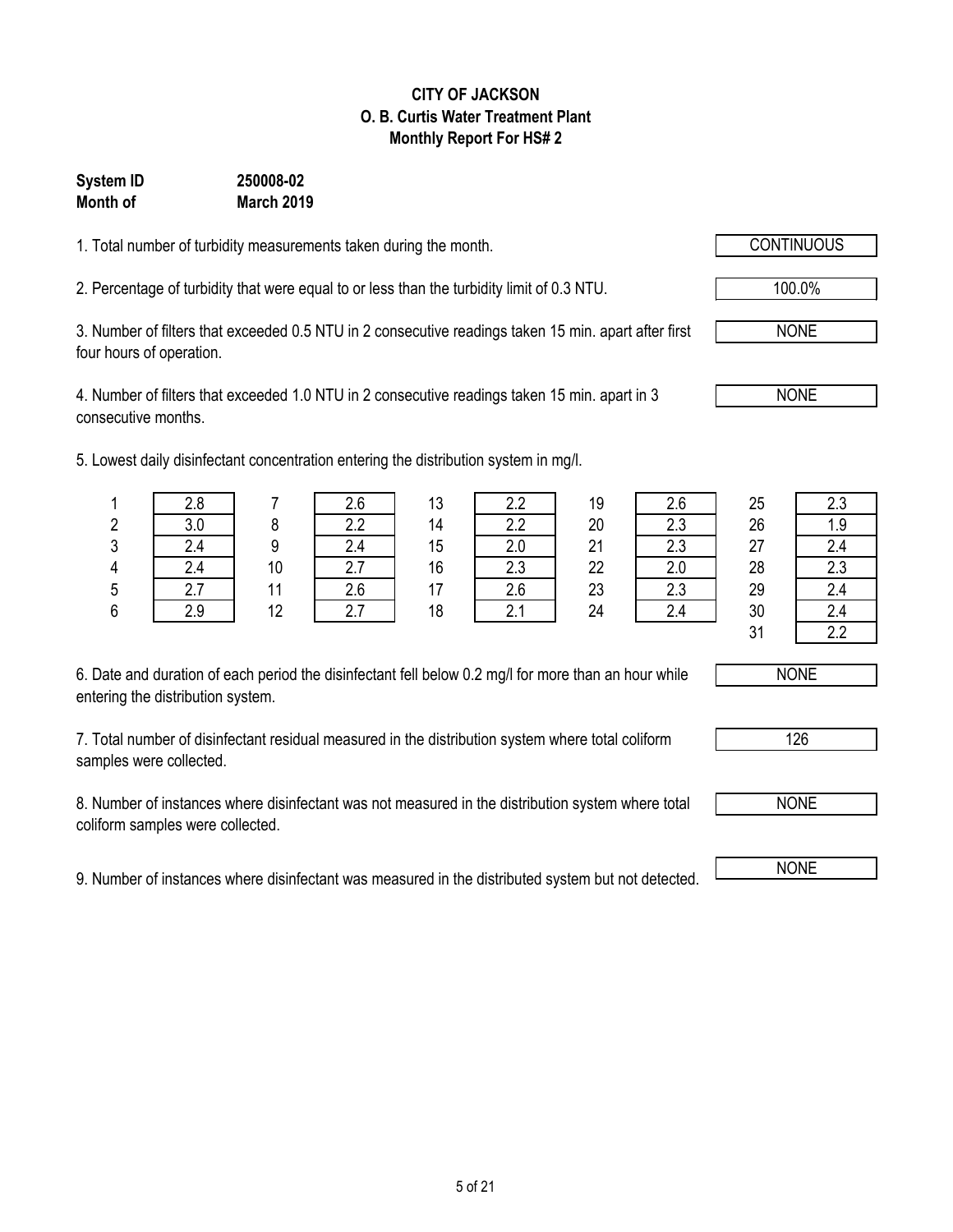#### **Turbidity Compliance Report O. B. Curtis Surface Water Treatment Plant City Of Jackson, MS**

# **System ID** 250008-02<br> **Month Of** March 2019

**Month Of March 2019**

|                 | <b>TURBIDITIES (NTU)</b> |                 |  |  |  |
|-----------------|--------------------------|-----------------|--|--|--|
| <b>Mar 2019</b> | <b>RAW</b>               | <b>FINISHED</b> |  |  |  |
| 1               | 28.9                     | 0.12            |  |  |  |
| $\overline{2}$  | 33.2                     | 0.22            |  |  |  |
| 3               | 31.5                     | 0.19            |  |  |  |
| 4               | 30.3                     | 0.27            |  |  |  |
| 5               | 26.4                     | 0.32            |  |  |  |
| 6               | 28.1                     | 0.15            |  |  |  |
| 7               | 27.0                     | 0.16            |  |  |  |
| 8               | 22.3                     | 0.11            |  |  |  |
| 9               | 21.3                     | 0.13            |  |  |  |
| 10              | 19.8                     | 0.11            |  |  |  |
| 11              | 24.3                     | 0.10            |  |  |  |
| 12              | 30.6                     | 0.27            |  |  |  |
| 13              | 32.1                     | 0.11            |  |  |  |
| $\overline{14}$ | 32.0                     | 0.16            |  |  |  |
| 15              | 29.5                     | 0.16            |  |  |  |
| 16              | 30.7                     | 0.14            |  |  |  |
| 17              | 30.9                     | 0.11            |  |  |  |
| 18              | 27.0                     | 0.13            |  |  |  |
| $\overline{19}$ | 27.3                     | 0.15            |  |  |  |
| 20              | 31.5                     | 0.21            |  |  |  |
| 21              | 30.7                     | 0.23            |  |  |  |
| 22              | 24.0                     | 0.25            |  |  |  |
| 23              | 22.3                     | 0.22            |  |  |  |
| 24              | 21.2                     | 0.13            |  |  |  |
| 25              | 20.7                     | 0.15            |  |  |  |
| 26              | 22.2                     | 0.30            |  |  |  |
| 27              | 24.2                     | 0.19            |  |  |  |
| 28              | 18.4                     | 0.15            |  |  |  |
| 29              | 18.3                     | 0.17            |  |  |  |
| 30              | 17.3                     | 0.15            |  |  |  |
| 31              | 20.8                     | 0.25            |  |  |  |
| <b>MIN</b>      | 17.3                     | 0.10            |  |  |  |
| <b>MAX</b>      | 33.2                     | 0.32            |  |  |  |
| <b>AVG</b>      | $\frac{1}{26.0}$         | 0.18            |  |  |  |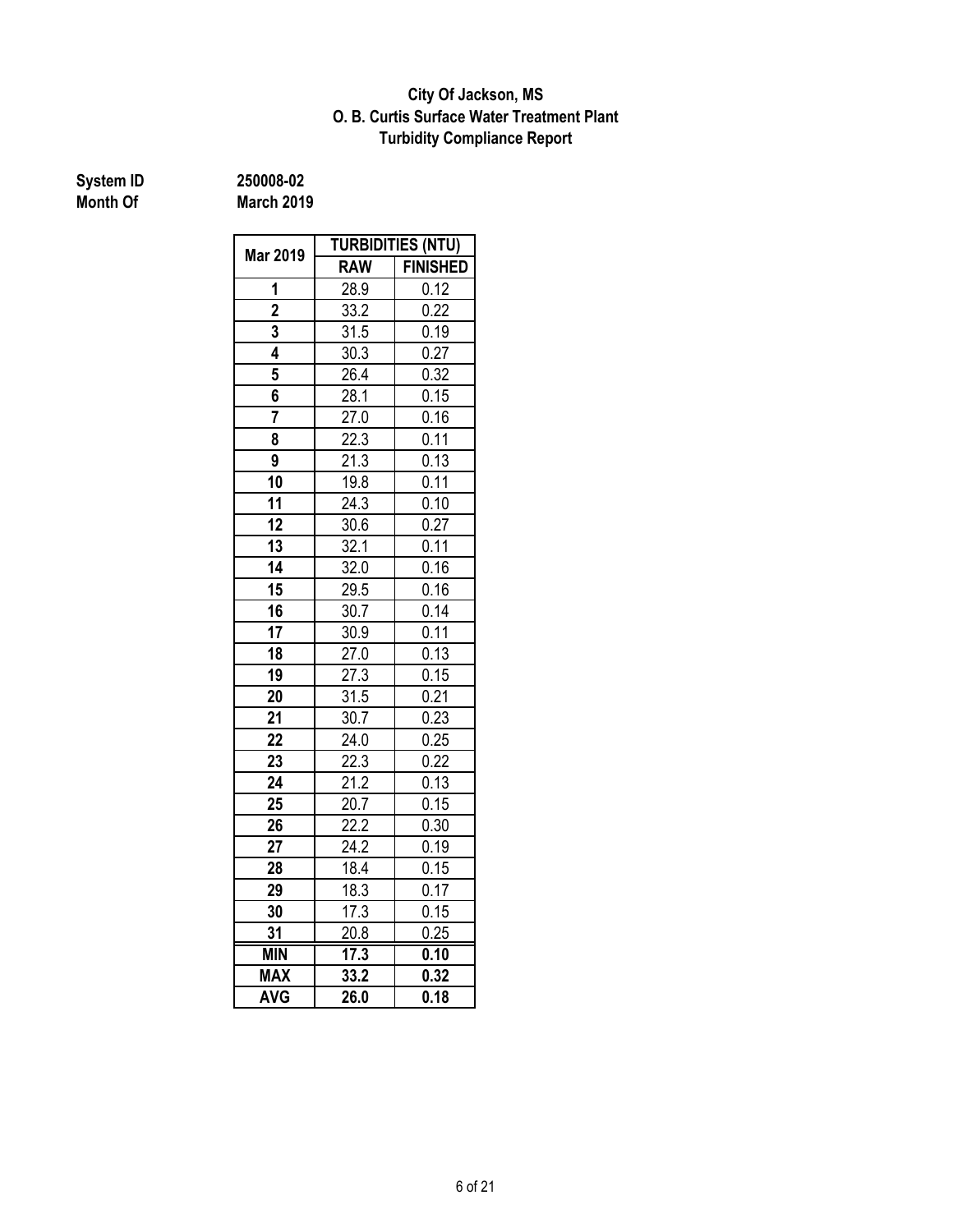#### **City Of Jackson, MS O. B. Curtis Surface Water Treatment Plant Turbidity Compliance**

# **System ID** 250008-02<br> **Month Of** March 2019

**Month Of March 2019**

|                         | <b>TIME</b> |         |         |          |         |         |  |  |
|-------------------------|-------------|---------|---------|----------|---------|---------|--|--|
| <b>Mar 2019</b>         | 12:00 AM    | 4:00 AM | 8:00 AM | 12:00 PM | 4:00 PM | 8:00 PM |  |  |
| 1                       | 0.12        | 0.11    | 0.10    | 0.10     | 0.10    | 0.11    |  |  |
| $\overline{2}$          | 0.11        | 0.11    | 0.22    | 0.14     | 0.12    | 0.11    |  |  |
| $\overline{3}$          | 0.11        | 0.12    | 0.13    | 0.19     | 0.14    | 0.15    |  |  |
| 4                       | 0.16        | 0.20    | 0.27    | 0.14     | 0.12    | 0.10    |  |  |
| 5                       | 0.32        | 0.15    | 0.13    | 0.13     | 0.12    | 0.12    |  |  |
| $\overline{\mathbf{6}}$ | 0.11        | 0.12    | 0.14    | 0.13     | 0.14    | 0.15    |  |  |
| $\overline{7}$          | 0.15        | 0.16    | 0.15    | 0.15     | 0.14    | 0.13    |  |  |
| 8                       | 0.11        | 0.11    | 0.10    | 0.10     | 0.10    | 0.10    |  |  |
| 9                       | 0.12        | 0.13    | 0.12    | 0.11     | 0.12    | 0.12    |  |  |
| 10                      | 0.11        | 0.11    | 0.11    | 0.11     | 0.11    | 0.10    |  |  |
| 11                      | 0.10        | 0.10    | 0.10    | 0.10     | 0.09    | 0.08    |  |  |
| 12                      | 0.27        | 0.10    | 0.26    | 0.09     | 0.09    | 0.09    |  |  |
| 13                      | 0.09        | 0.09    | 0.07    | 0.09     | 0.09    | 0.11    |  |  |
| 14                      | 0.12        | 0.13    | 0.14    | 0.12     | 0.16    | 0.14    |  |  |
| 15                      | 0.13        | 0.16    | 0.16    | 0.15     | 0.14    | 0.15    |  |  |
| 16                      | 0.14        | 0.14    | 0.11    | 0.10     | 0.11    | 0.11    |  |  |
| 17                      | 0.10        | 0.10    | 0.10    | 0.10     | 0.11    | 0.11    |  |  |
| 18                      | 0.11        | 0.11    | 0.11    | 0.11     | 0.12    | 0.13    |  |  |
| 19                      | 0.14        | 0.13    | 0.13    | 0.13     | 0.14    | 0.15    |  |  |
| 20                      | 0.21        | 0.18    | 0.17    | 0.17     | 0.13    | 0.13    |  |  |
| 21                      | 0.12        | 0.12    | 0.12    | 0.17     | 0.23    | 0.13    |  |  |
| 22                      | 0.25        | 0.18    | 0.16    | 0.16     | 0.13    | 0.16    |  |  |
| 23                      | 0.17        | 0.18    | 0.22    | 0.22     | 0.17    | 0.14    |  |  |
| 24                      | 0.13        | 0.12    | 0.10    | 0.09     | 0.10    | 0.10    |  |  |
| 25                      | 0.09        | 0.11    | 0.09    | 0.12     | 0.13    | 0.15    |  |  |
| 26                      | 0.30        | 0.15    | 0.15    | 0.15     | 0.15    | 0.15    |  |  |
| 27                      | 0.14        | 0.19    | 0.17    | 0.13     | 0.12    | 0.13    |  |  |

 0.14 0.14 0.14 0.15 0.13 0.12 0.13 0.15 0.17 0.16 0.12 0.11 | 0.12 | 0.12 | 0.13 | 0.15 | 0.13 | 0.13 0.13 0.15 0.25 0.17 0.11 0.11 **MIN 0.09 0.09 0.07 0.09 0.09 0.08 MAX 0.32 0.20 0.27 0.22 0.23 0.16 AVG 0.15 0.13 0.15 0.13 0.13 0.12**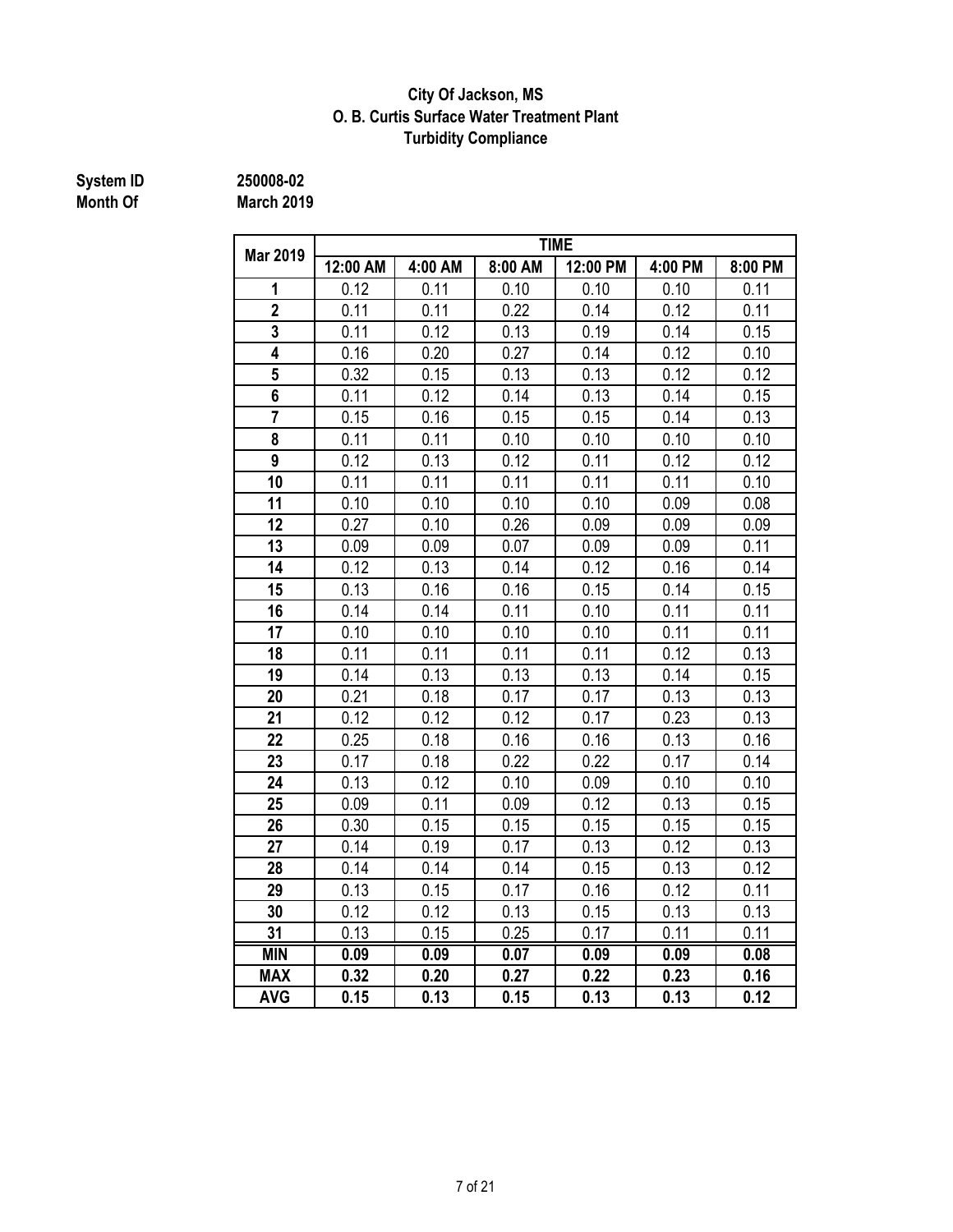#### **City Of Jackson, MS O. B. Curtis Surface Water Treatment Plant Disinfectant Compliance**

## **Month Of March 2019**

**System ID 250008-02**

| -------           |  |
|-------------------|--|
| <b>March 2019</b> |  |

| Mar 2019       | <b>TIME</b>      |                  |                  |                  |         |                  |
|----------------|------------------|------------------|------------------|------------------|---------|------------------|
|                | 12:00 AM         | 4:00 AM          | 8:00 AM          | 12:00 PM         | 4:00 PM | 8:00 PM          |
| 1              | 2.8              | 2.8              | 2.9              | 3.0              | 3.0     | 3.1              |
| $\overline{2}$ | 3.1              | 3.0              | 3.1              | 3.2              | 3.0     | 3.1              |
| $\overline{3}$ | 2.4              | 2.6              | 2.6              | 2.7              | 2.8     | 3.0              |
| 4              | 3.1              | 3.1              | 3.3              | 2.4              | 2.6     | 2.7              |
| 5              | 2.7              | 2.7              | 3.3              | 3.2              | 2.9     | 3.2              |
| 6              | 3.2              | 3.1              | 2.9              | 3.0              | 3.1     | 2.9              |
| $\overline{7}$ | 2.9              | 2.8              | 2.8              | 2.8              | 2.7     | 2.6              |
| 8              | 2.6              | 2.8              | 2.7              | 2.6              | 2.2     | 2.5              |
| 9              | 2.4              | 2.5              | 2.7              | 2.8              | 2.8     | 2.7              |
| 10             | 2.7              | 2.7              | 2.7              | 3.1              | 3.0     | 2.9              |
| 11             | 3.0              | 3.1              | 2.9              | 2.6              | 2.6     | 2.7              |
| 12             | 2.7              | 2.7              | 3.2              | 2.8              | 2.8     | 2.8              |
| 13             | 2.6              | 2.2              | 2.5              | 2.7              | 2.4     | 2.2              |
| 14             | 2.2              | 2.2              | 2.2              | 2.2              | 2.3     | 2.2              |
| 15             | 2.1              | 2.0              | 2.1              | 2.3              | 2.1     | 2.1              |
| 16             | 2.4              | 2.3              | 2.3              | 2.5              | 2.4     | 2.4              |
| 17             | 2.6              | 2.6              | 3.0              | 2.7              | 2.6     | 2.6              |
| 18             | 2.3              | 2.3              | 2.1              | 2.1              | 2.5     | 2.8              |
| 19             | $\overline{2.7}$ | $\overline{2.7}$ | 2.9              | $\overline{2.6}$ | 2.6     | 2.6              |
| 20             | 2.6              | 2.3              | 2.4              | 2.6              | 2.4     | 2.3              |
| 21             | 2.3              | 2.8              | 2.3              | 2.3              | 2.6     | 2.4              |
| 22             | 2.3              | 2.0              | 2.4              | 2.9              | 2.6     | 2.5              |
| 23             | 2.5              | 2.5              | 2.5              | 2.4              | 2.4     | 2.3              |
| 24             | 2.4              | 2.5              | 2.7              | 2.4              | 2.4     | 2.7              |
| 25             | 2.3              | 2.4              | 2.5              | 2.6              | 2.6     | 2.3              |
| 26             | 1.9              | 2.1              | 2.5              | 2.5              | 2.3     | 2.3              |
| 27             | 2.6              | 2.5              | 2.6              | 2.4              | 2.4     | 2.5              |
| 28             | 2.6              | 2.3              | 2.4              | 2.7              | 2.5     | 2.5              |
| 29             | 2.5              | 2.6              | 2.8              | 2.5              | 2.4     | 2.5              |
| 30             | 2.6              | 2.4              | 2.5              | 2.8              | 2.8     | 2.5              |
| 31             | 2.7              | 2.5              | 2.6              | 2.2              | 2.2     | 2.5              |
| <b>MIN</b>     | 1.9              | 2.0              | $\overline{2.1}$ | 2.1              | 2.1     | $\overline{2.1}$ |
| <b>MAX</b>     | 3.2              | 3.1              | 3.3              | 3.2              | 3.1     | 3.2              |
| <b>AVG</b>     | 2.6              | 2.5              | 2.6              | 2.6              | 2.6     | $\overline{2.6}$ |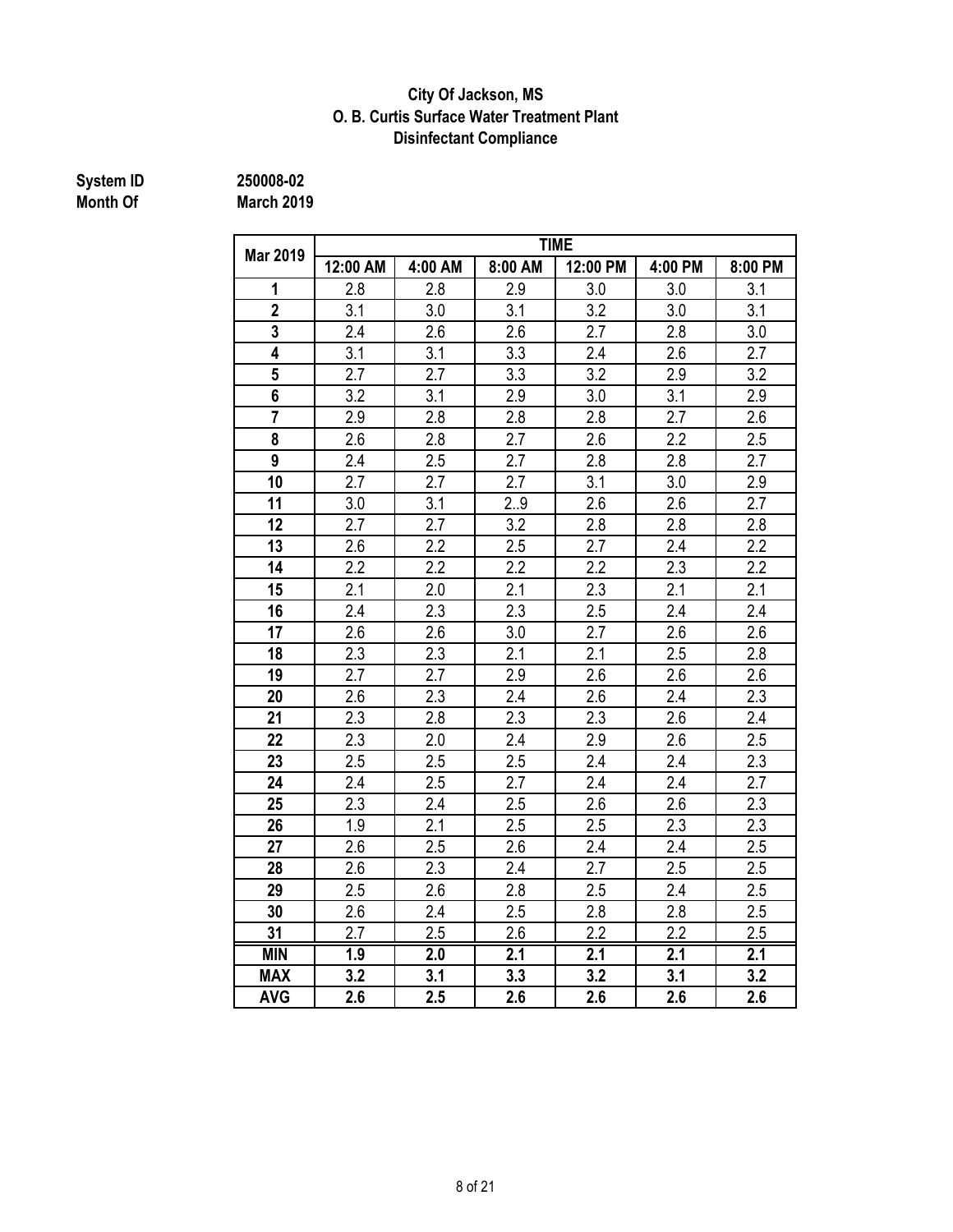## 9 of 21

#### **CITY OF JACKSON J. H. Fewell Water Treament Plant Monthly Report**

### **System ID 250008-01 Month of March 2019**

1. Total number of turbidity measurements taken during the month.

2. Percentage of turbidity that were equal to or less than the turbidity limit of 0.3 NTU. 100.0%

3. Number of filters that exceeded 0.5 NTU in 2 consecutive readings taken 15 min. apart after first four hours of operation.

4. Number of filters that exceeded 1.0 NTU in 2 consecutive readings taken 15 min. apart in 3 consecutive months.

5. Lowest daily disinfectant concentration entering the distribution system in mg/l.

| 6. Date and duration of each period the disinfectant fell below 0.2 mg/l for more than an hour while |  |
|------------------------------------------------------------------------------------------------------|--|
| entering the distribution system.                                                                    |  |

7. Total number of disinfectant residual measured in the distribution system where total coliform samples were collected.

8. Number of instances where disinfectant was not measured in the distribution system where total coliform samples were collected.

9. Number of instances where disinfectant was measured in the distributed system but not detected. NONE

|         | woot daily diomnoctant concontration onto might of diothodition oyotom in might |    |               |    |                |          |          |          |          |
|---------|---------------------------------------------------------------------------------|----|---------------|----|----------------|----------|----------|----------|----------|
|         | 2.8                                                                             |    | Ζ.            | 13 | Z.O            | 19       |          | 25       | 2.8      |
| n<br>۷. |                                                                                 |    | 2.8           | 14 | 2.b            | 20       | 2.6      | 26       | 3.0      |
| C.<br>ر | 2.6                                                                             |    | 2.8           | 15 | 2.5            | 21       |          | 27       | 2.9      |
| 4       | 2.6                                                                             | 10 | 2.8           | 16 | 2.b            | 22       | 1.1      | 28       | 2.9      |
| 5       | 2.4                                                                             |    | റ റ<br>Z.O    |    | 2.8            | 23       | 2.6      | 29       | 2.9      |
| c       | $\Omega$                                                                        | 10 | $\sim$ $\sim$ | 40 | 0 <sub>0</sub> | $\Omega$ | $\Omega$ | $\Omega$ | $\Omega$ |









NONE

NONE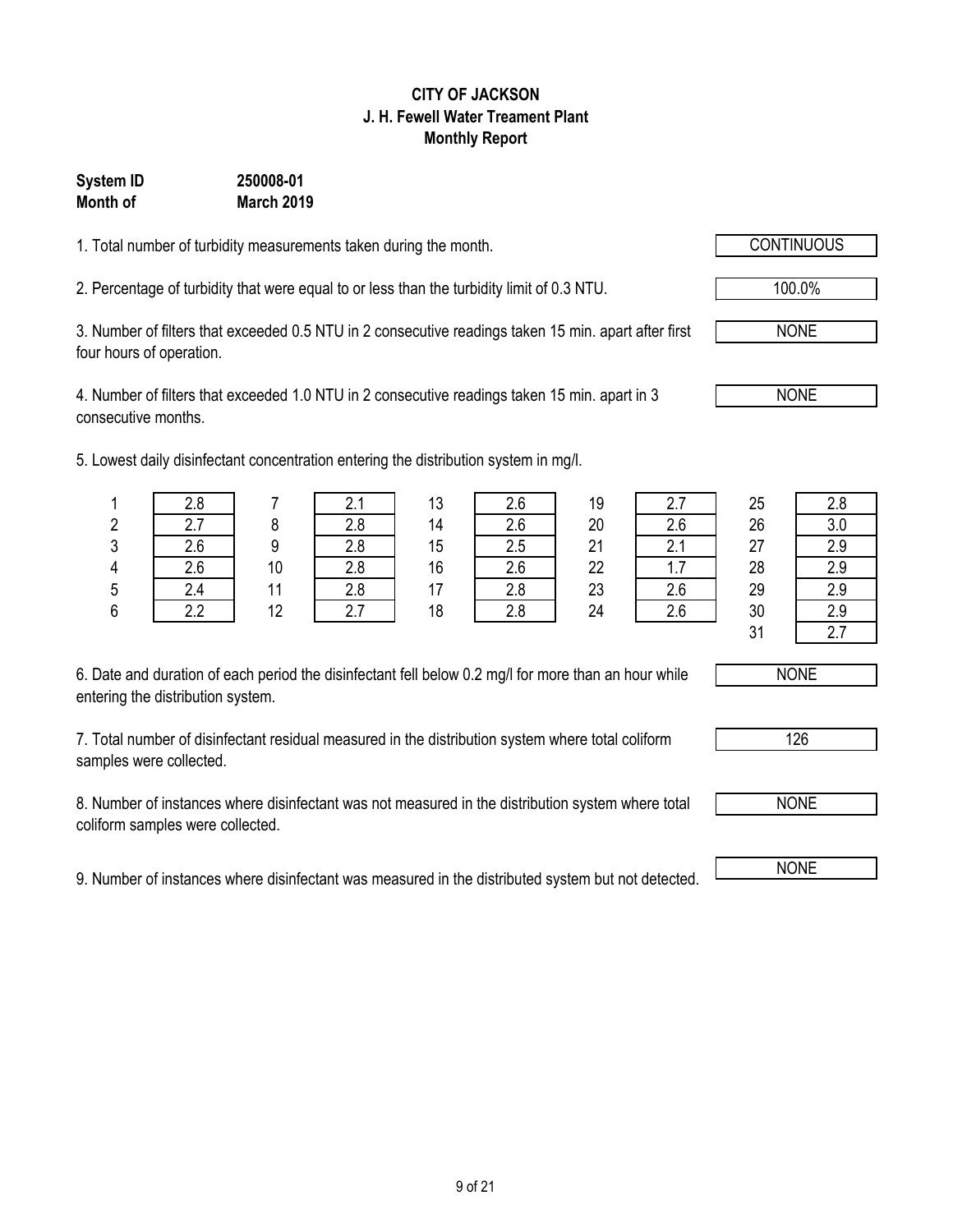#### **J. H. Fewell Surface Water Treament Plant Turbidity Compliance Report City of Jackson, MS**

# **System ID** 250008-01<br> **MONTH** March 2019

**March 2019** 

| Mar 2019                | <b>TURBIDITIES (NTU)</b> |                |               |             |  |  |  |  |  |
|-------------------------|--------------------------|----------------|---------------|-------------|--|--|--|--|--|
|                         | <b>RAW</b>               | <b>SETTLED</b> | <b>FILTER</b> | <b>HS#1</b> |  |  |  |  |  |
| 1                       | 31.1                     | 0.56           | 0.05          | 0.12        |  |  |  |  |  |
| $\overline{2}$          | 63.5                     | 0.30           | 0.09          | 0.16        |  |  |  |  |  |
| $\overline{\mathbf{3}}$ | 38.7                     | 0.57           | 0.06          | 0.15        |  |  |  |  |  |
| 4                       | 32.5                     | 1.20           | 0.05          | 0.13        |  |  |  |  |  |
| 5                       | 30.9                     | 0.44           | 0.18          | 0.13        |  |  |  |  |  |
| 6                       | 28.1                     | 0.90           | 0.11          | 0.13        |  |  |  |  |  |
|                         | 24.1                     | 0.37           | 0.14          | 0.13        |  |  |  |  |  |
| 8                       | 28.1                     | 0.58           | 0.16          | 0.12        |  |  |  |  |  |
| 9                       | $\overline{22.3}$        | 0.76           | 0.17          | 0.16        |  |  |  |  |  |
| 10                      | 23.1                     | 0.46           | 0.18          | 0.27        |  |  |  |  |  |
| 11                      | 90.0                     | 0.83           | 0.14          | 0.24        |  |  |  |  |  |
| 12                      | 30.0                     | 0.40           | 0.15          | 0.14        |  |  |  |  |  |
| 13                      | 16.4                     | 0.65           | 0.17          | 0.13        |  |  |  |  |  |
| 14                      | 90.0                     | 0.49           | 0.16          | 0.13        |  |  |  |  |  |
| 15                      | 19.7                     | 0.48           | 0.16          | 0.12        |  |  |  |  |  |
| 16                      | 19.7                     | 0.50           | 0.14          | 0.13        |  |  |  |  |  |
| 17                      | 19.2                     | 0.72           | 0.18          | 0.14        |  |  |  |  |  |
| 18                      | 17.9                     | 0.62           | 0.18          | 0.13        |  |  |  |  |  |
| 19                      | 13.0                     | 0.34           | 0.15          | 0.12        |  |  |  |  |  |
| 20                      | 11.4                     | 0.40           | 0.15          | 0.14        |  |  |  |  |  |
| 21                      | 12.8                     | 0.35           | 0.15          | 0.27        |  |  |  |  |  |
| 22                      | 12.8                     | 0.64           | 0.16          | 0.17        |  |  |  |  |  |
| 23                      | 11.3                     | 0.50           | 0.16          | 0.11        |  |  |  |  |  |
| 24                      | 11.0                     | 0.49           | 0.16          | 0.11        |  |  |  |  |  |
| 25                      | 30.1                     | 0.63           | 0.15          | 0.12        |  |  |  |  |  |
| 26                      | 21.7                     | 0.39           | 0.17          | 0.29        |  |  |  |  |  |
| 27                      | 15.5                     | 0.47           | 0.16          | 0.15        |  |  |  |  |  |
| 28                      | 27.2                     | 0.36           | 0.17          | 0.16        |  |  |  |  |  |
| 29                      | $12.\overline{3}$        | 0.26           | 0.18          | 0.12        |  |  |  |  |  |
| 30                      | 11.3                     | 0.41           | 0.21          | 0.10        |  |  |  |  |  |
| 31                      | 12.6                     | 0.54           | 0.20          | 0.12        |  |  |  |  |  |
| <b>MIN</b>              | 11.0                     | 0.26           | 0.05          | 0.10        |  |  |  |  |  |
| <b>MAX</b>              | 90.0                     | 1.20           | 0.21          | 0.29        |  |  |  |  |  |
| <b>AVG</b>              | 26.7                     | 0.54           | 0.15          | 0.13        |  |  |  |  |  |

10 of 21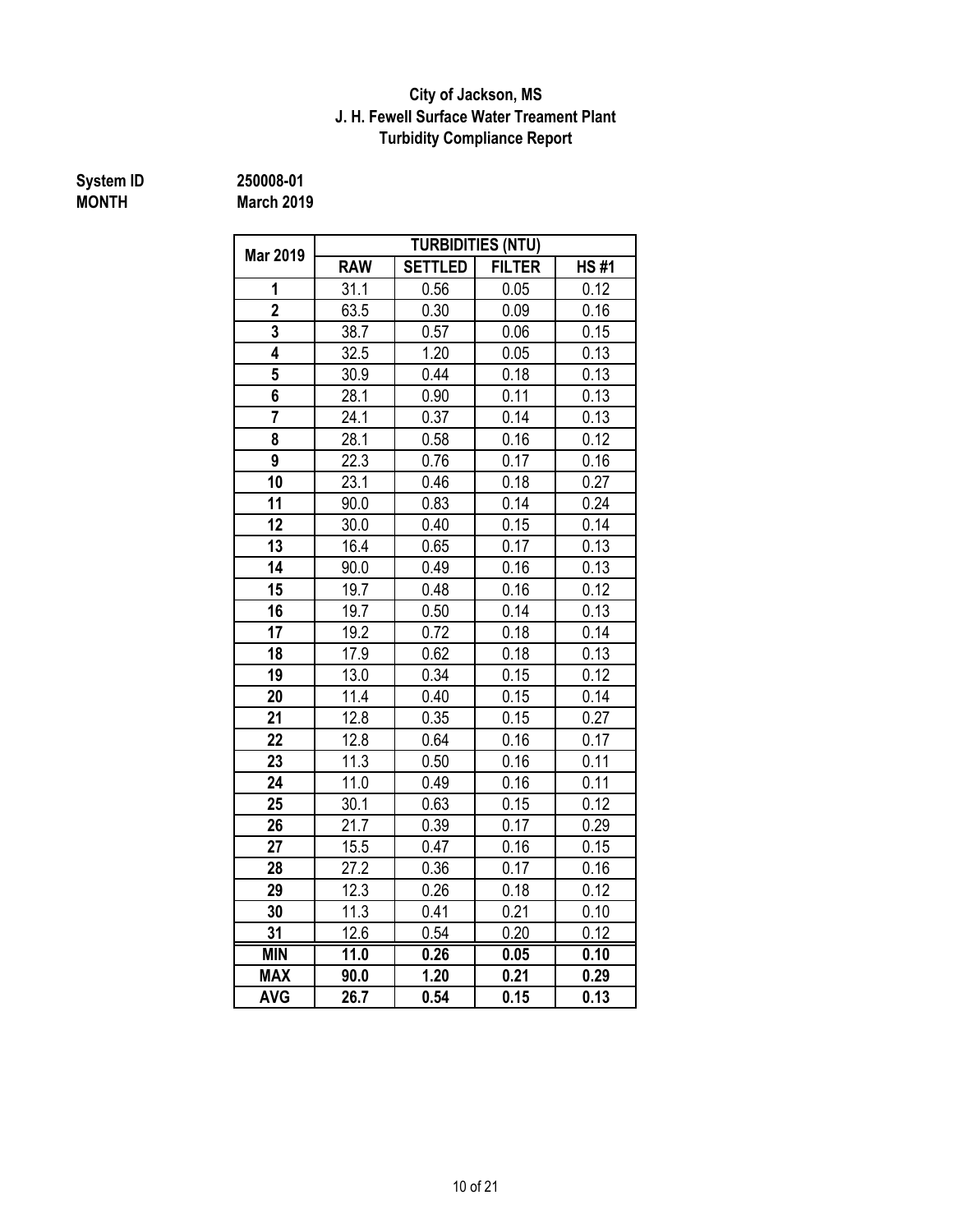#### **J. H. Fewell Surface Water Treament Plant Turbidity Compliance City of Jackson, MS**

# **MONTH March 2019**

**System ID 250008-01**

|                | <b>TIME</b> |         |         |          |         |         |
|----------------|-------------|---------|---------|----------|---------|---------|
| Mar 2019       | 12:00 AM    | 4:00 AM | 8:00 AM | 12:00 PM | 4:00 PM | 8:00 PM |
| 1              | 0.12        | 0.11    | 0.10    | 0.10     | 0.10    | 0.10    |
| $\overline{2}$ | 0.10        | 0.13    | 0.16    | 0.15     | 0.13    | 0.11    |
| $\overline{3}$ | 0.11        | 0.10    | 0.12    | 0.15     | 0.14    | 0.13    |
| $\overline{4}$ | 0.12        | 0.12    | 0.12    | 0.12     | 0.13    | 0.12    |
| 5              | 0.12        | 0.12    | 0.12    | 0.12     | 0.12    | 0.13    |
| 6              | 0.13        | 0.13    | 0.13    | 0.12     | 0.12    | 0.12    |
| $\overline{7}$ | 0.11        | 0.11    | 0.12    | 0.13     | 0.12    | 0.12    |
| 8              | 0.12        | 0.12    | 0.12    | 0.11     | 0.11    | 0.11    |
| 9              | 0.10        | 0.10    | 0.10    | 0.14     | 0.16    | 0.15    |
| 10             | 0.14        | 0.23    | 0.27    | 0.23     | 0.15    | 0.12    |
| 11             | 0.10        | 0.10    | 0.12    | 0.24     | 0.21    | 0.16    |
| 12             | 0.14        | 0.13    | 0.12    | 0.12     | 0.12    | 0.12    |
| 13             | 0.12        | 0.12    | 0.13    | 0.13     | 0.12    | 0.12    |
| 14             | 0.12        | 0.13    | 0.12    | 0.12     | 0.12    | 0.12    |
| 15             | 0.11        | 0.10    | 0.12    | 0.12     | 0.12    | 0.12    |
| 16             | 0.12        | 0.13    | 0.11    | 0.11     | 0.11    | 0.11    |
| 17             | 0.11        | 0.11    | 0.13    | 0.14     | 0.14    | 0.14    |
| 18             | 0.13        | 0.12    | 0.11    | 0.12     | 0.11    | 0.10    |
| 19             | 0.10        | 0.10    | 0.10    | 0.11     | 0.11    | 0.12    |
| 20             | 0.12        | 0.11    | 0.13    | 0.14     | 0.13    | 0.11    |
| 21             | 0.10        | 0.12    | 0.11    | 0.19     | 0.27    | 0.27    |
| 22             | 0.17        | 0.15    | 0.15    | 0.14     | 0.13    | 0.12    |
| 23             | 0.11        | 0.11    | 0.10    | 0.10     | 0.10    | 0.10    |
| 24             | 0.09        | 0.09    | 0.10    | 0.11     | 0.11    | 0.11    |
| 25             | 0.10        | 0.10    | 0.11    | 0.12     | 0.12    | 0.12    |
| 26             | 0.11        | 0.12    | 0.21    | 0.29     | 0.25    | 0.17    |
| 27             | 0.15        | 0.14    | 0.14    | 0.15     | 0.15    | 0.14    |
| 28             | 0.12        | 0.12    | 0.12    | 0.12     | 0.16    | 0.11    |
| 29             | 0.11        | 0.11    | 0.11    | 0.12     | 0.12    | 0.11    |
| 30             | 0.10        | 0.10    | 0.10    | 0.09     | 0.09    | 0.10    |
| 31             | 0.10        | 0.10    | 0.10    | 0.11     | 0.11    | 0.12    |
| <b>MIN</b>     | 0.09        | 0.09    | 0.10    | 0.09     | 0.09    | 0.10    |
| <b>MAX</b>     | 0.17        | 0.23    | 0.27    | 0.29     | 0.27    | 0.27    |
| <b>AVG</b>     | 0.12        | 0.12    | 0.13    | 0.14     | 0.13    | 0.13    |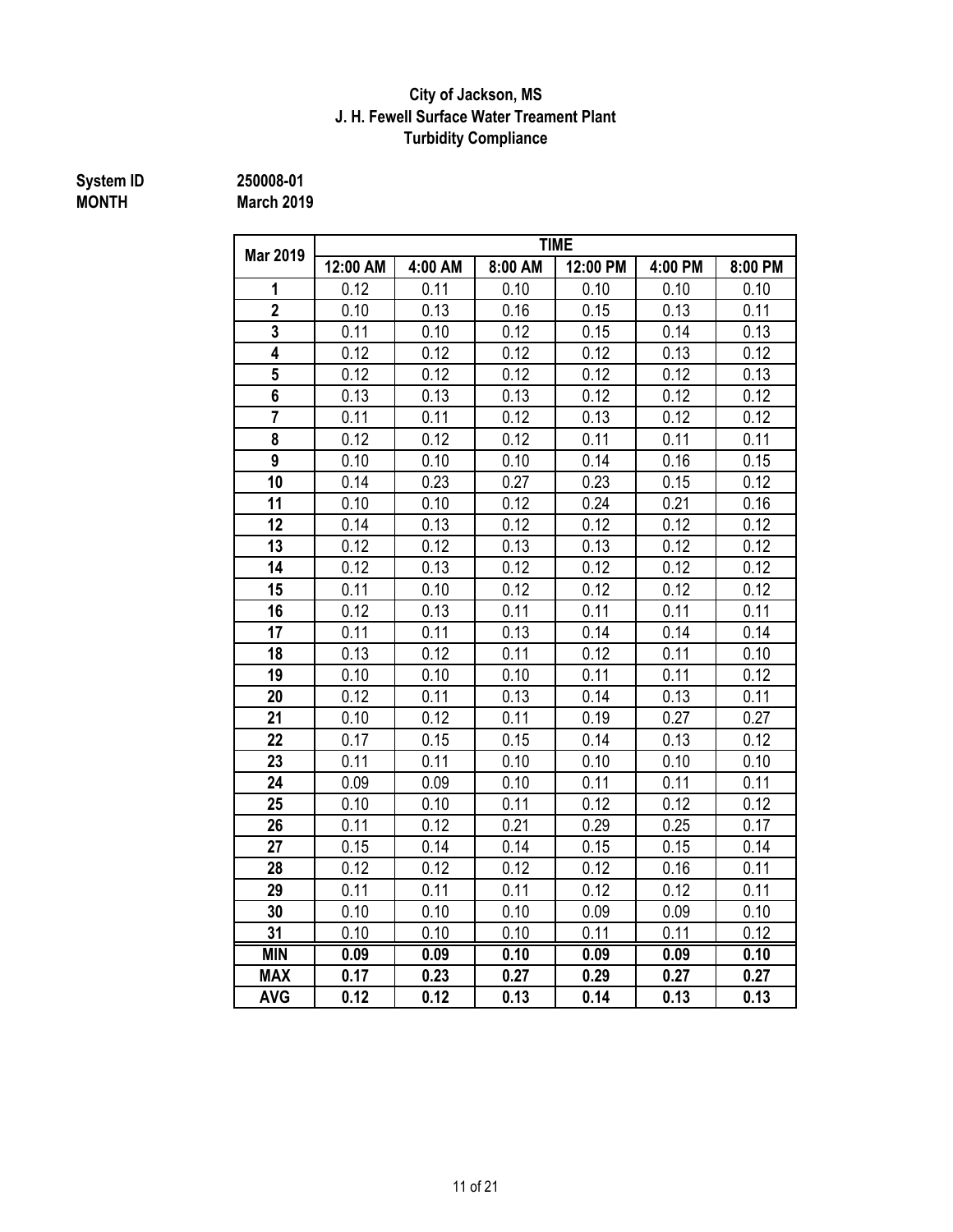#### **Disinfectant Compliance City Of Jackson, MS J. H. Fewell Surface Water Treatment Plant**

**12:00 AM 4:00 AM 8:00 AM 12:00 PM 4:00 PM 8:00 PM**

## **MONTH March 2019**

**System ID 250008-01**

|                |          |         |         | <b>TIME</b> |         |                  |
|----------------|----------|---------|---------|-------------|---------|------------------|
| Mar 2019       | 12:00 AM | 4:00 AM | 8:00 AM | 12:00 PM    | 4:00 PM | 8:00F            |
| 1              | 3.6      | 2.8     | 2.9     | 2.8         | 2.8     | 2.9              |
| $\overline{2}$ | 2.9      | 2.8     | 2.8     | 2.7         | 2.7     | $\overline{2.8}$ |
| 3              | 2.7      | 3.3     | 2.8     | 2.6         | 2.6     | 2.7              |
| 4              | 2.7      | 2.8     | 2.7     | 2.6         | 2.7     | 2.8              |
| $\overline{5}$ | 2.8      | 2.9     | 2.8     | 3.8         | 2.5     | 2.4              |
| 6              | 2.3      | 2.7     | 2.7     | 2.3         | 2.3     | 2.2              |
| $\overline{7}$ | 2.1      | 2.2     | 2.3     | 2.6         | 3.0     | $\overline{3.2}$ |
| 8              | 3.0      | 3.0     | 3.0     | 3.0         | 2.9     | 2.8              |
| 9              | 3.1      | 2.8     | 3.1     | 2.8         | 2.8     | 3.0              |
| 10             | 2.8      | 3.0     | 3.0     | 2.8         | $3.0\,$ | 3.7              |
| 11             | 2.8      | 3.1     | 3.0     | 2.9         | 2.8     | 2.9              |
| 12             | 3.1      | 3.0     | 2.9     | 2.8         | 2.8     | 2.7              |
| 13             | 2.7      | 2.8     | 2.7     | 2.6         | 2.6     | 2.6              |
| 14             | 2.6      | 2.7     | 2.7     | 2.7         | 3.2     | $\overline{2.6}$ |
| 15             | 2.5      | 2.6     | 2.6     | 2.6         | 2.6     | 2.7              |
| 16             | 3.1      | 2.7     | 2.8     | 2.7         | 2.6     | 2.6              |
| 17             | 2.8      | 2.8     | 2.9     | 2.8         | 2.9     | 2.9              |
| 18             | 2.9      | 2.9     | 2.9     | 2.8         | 2.8     | 2.8              |
| 19             | 2.8      | 2.8     | 2.8     | 2.7         | 2.8     | $\overline{3.2}$ |
| 20             | 2.7      | 2.8     | 2.7     | 2.6         | 3.1     | 3.0              |
| 21             | 2.5      | 2.2     | 2.3     | 2.1         | 2.1     | 2.1              |
| 22             | 2.1      | 2.1     | 1.7     | 2.3         | 2.7     | 2.9              |
| 23             | 3.0      | 3.0     | 3.1     | 3.0         | 3.2     | 2.6              |
|                |          |         |         |             |         |                  |

 2.6 2.6 2.7 2.6 2.9 3.1 3.1 3.1 2.9 2.8 2.9 2.9 | 3.0 | 3.0 | 3.0 | 3.0 | 3.7 | 3.1 | 3.1 | 3.1 | 3.0 | 3.2 | 2.9 | 3.0 3.0 3.0 2.9 3.0 3.0 3.0 | 3.0 | 3.0 | 3.3 | 2.9 | 3.0 | 3.2 3.0 3.0 3.0 3.0 3.0 2.9 **3.0 3.0 3.6 2.7 2.9 2.9 MIN 2.1 2.1 1.7 2.1 2.1 2.1 MAX 3.6 3.3 3.6 3.8 3.7 3.7 AVG 2.8 2.8 2.8 2.8 2.8 2.8**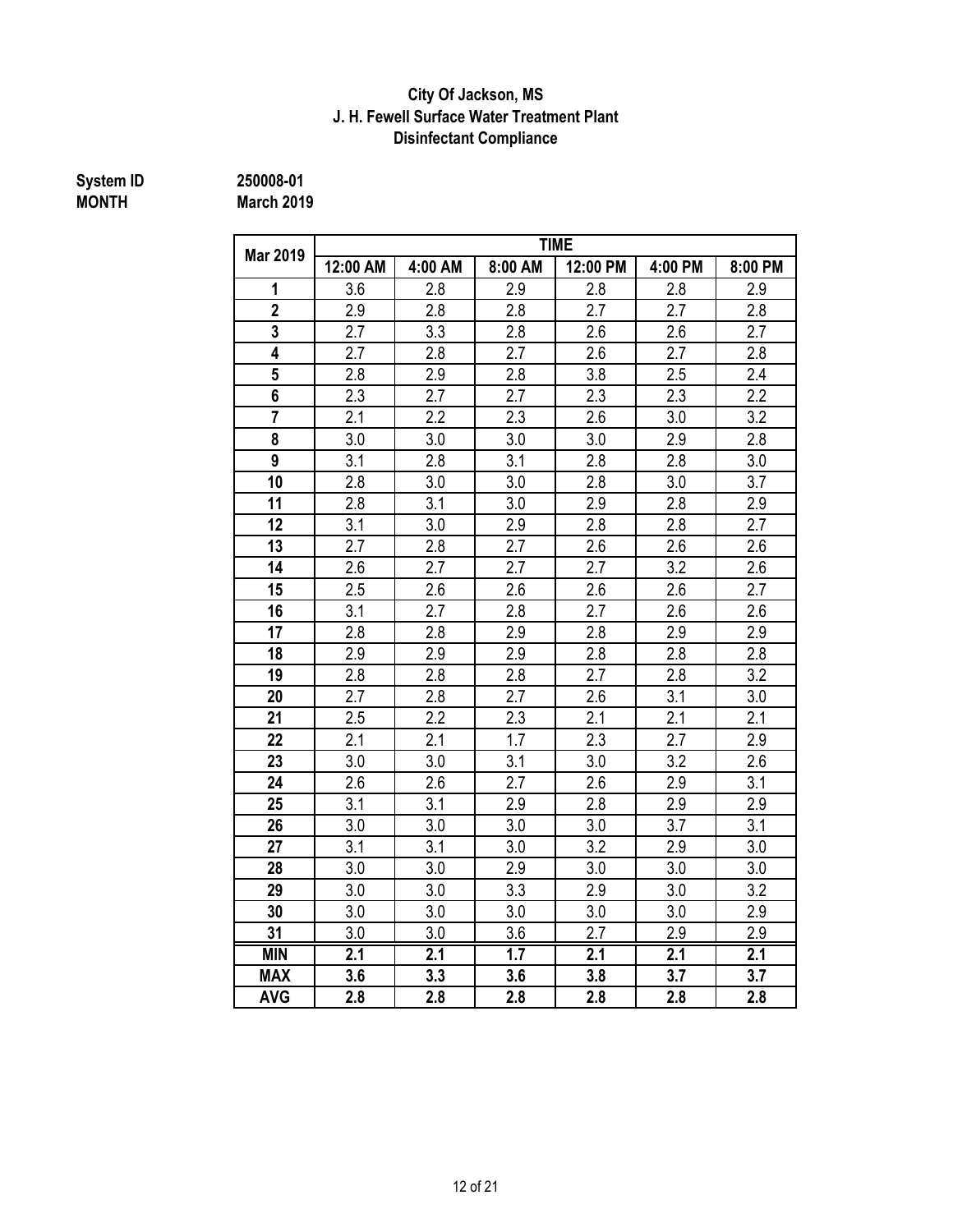### **CITY OF JACKSON DISTRIBUTION SYSTEM DISINFECTANT DATA**

| System ID | 250008            |
|-----------|-------------------|
| Month of  | <b>March 2019</b> |

|                 | No. of sites,<br>disinfectant residual<br>measured (a) | No. of sites, no<br>disinfectant measured,<br>HPC measured (b) | No. of sites,<br>disinfectant residual<br>not detected, no HPC<br>measured (c) | No. of sites,<br>disinfectant residual<br>not detected. HPC><br>500/ml (d) | No. of sites,<br>disinfectant residual<br>not measured. HPC ><br>500/ml (e) |
|-----------------|--------------------------------------------------------|----------------------------------------------------------------|--------------------------------------------------------------------------------|----------------------------------------------------------------------------|-----------------------------------------------------------------------------|
| <b>DATE</b>     | COL <sub>2</sub>                                       | COL3                                                           | COL <sub>4</sub>                                                               | COL <sub>5</sub>                                                           | COL <sub>6</sub>                                                            |
| 1               |                                                        |                                                                |                                                                                |                                                                            |                                                                             |
| $\overline{2}$  |                                                        |                                                                |                                                                                |                                                                            |                                                                             |
| 3               |                                                        |                                                                |                                                                                |                                                                            |                                                                             |
| $\overline{4}$  | 50                                                     |                                                                |                                                                                |                                                                            |                                                                             |
| $\overline{5}$  | 46                                                     |                                                                |                                                                                |                                                                            |                                                                             |
| $\overline{6}$  | 30                                                     |                                                                |                                                                                |                                                                            |                                                                             |
| $\overline{7}$  |                                                        |                                                                |                                                                                |                                                                            |                                                                             |
| 8               |                                                        |                                                                |                                                                                |                                                                            |                                                                             |
| $\overline{9}$  |                                                        |                                                                |                                                                                |                                                                            |                                                                             |
| 10              |                                                        |                                                                |                                                                                |                                                                            |                                                                             |
| 11              |                                                        |                                                                |                                                                                |                                                                            |                                                                             |
| 12              |                                                        |                                                                |                                                                                |                                                                            |                                                                             |
| $\overline{13}$ |                                                        |                                                                |                                                                                |                                                                            |                                                                             |
| $\overline{14}$ |                                                        |                                                                |                                                                                |                                                                            |                                                                             |
| 15              |                                                        |                                                                |                                                                                |                                                                            |                                                                             |
| 16              |                                                        |                                                                |                                                                                |                                                                            |                                                                             |
| $\overline{17}$ |                                                        |                                                                |                                                                                |                                                                            |                                                                             |
| 18              |                                                        |                                                                |                                                                                |                                                                            |                                                                             |
| 19              |                                                        |                                                                |                                                                                |                                                                            |                                                                             |
| $\overline{20}$ |                                                        |                                                                |                                                                                |                                                                            |                                                                             |
| $\overline{21}$ |                                                        |                                                                |                                                                                |                                                                            |                                                                             |
| $\overline{22}$ |                                                        |                                                                |                                                                                |                                                                            |                                                                             |
| 23              |                                                        |                                                                |                                                                                |                                                                            |                                                                             |
| 24              |                                                        |                                                                |                                                                                |                                                                            |                                                                             |
| 25              |                                                        |                                                                |                                                                                |                                                                            |                                                                             |
| 26              |                                                        |                                                                |                                                                                |                                                                            |                                                                             |
| $\overline{27}$ |                                                        |                                                                |                                                                                |                                                                            |                                                                             |
| 28              |                                                        |                                                                |                                                                                |                                                                            |                                                                             |
| 29              |                                                        |                                                                |                                                                                |                                                                            |                                                                             |
| 30              |                                                        |                                                                |                                                                                |                                                                            |                                                                             |
| $\overline{31}$ |                                                        |                                                                |                                                                                |                                                                            |                                                                             |
| Total           | 126                                                    | $\pmb{0}$                                                      | $\overline{0}$                                                                 | $\overline{0}$                                                             | $\overline{0}$                                                              |

$$
V = (c+d+e)/(a+b)^*100
$$

 $V = 0$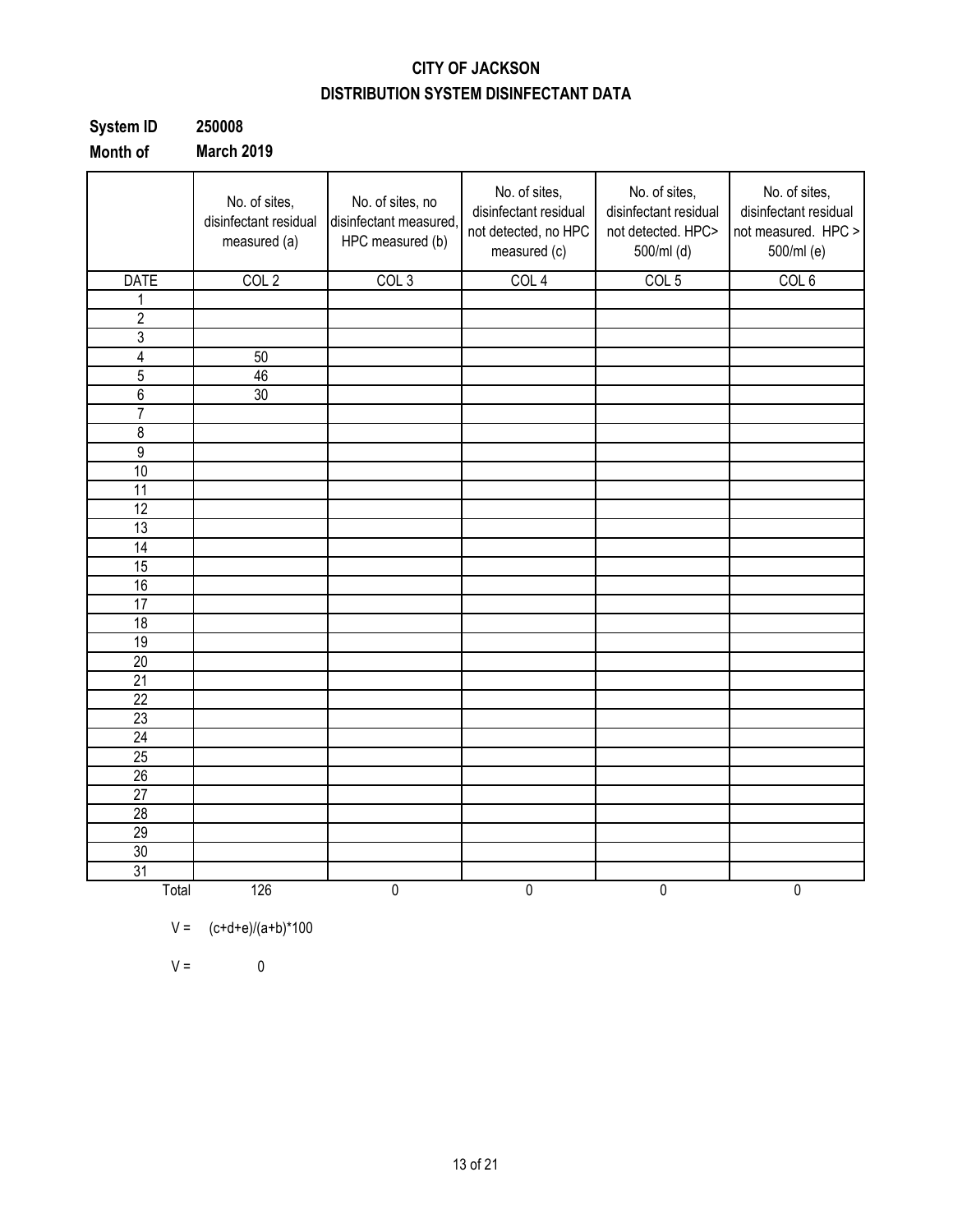### **CITY OF JACKSON CHLORINE DIOXIDE COMPLIANCE**

|                  |                  | <b>SYSTEM ID: 250008-02</b> |                  | <b>SYSTEM ID: 250008-01</b> |             | <b>DISTRIBUT</b> |
|------------------|------------------|-----------------------------|------------------|-----------------------------|-------------|------------------|
| <b>Mar-19</b>    |                  | <b>O.B. CURTIS</b>          |                  | J. H. FEWELL                | <b>DATE</b> | <b>SITE</b>      |
|                  | CIO <sub>2</sub> | CIO.                        | CIO <sub>2</sub> | CIO.                        |             | Olympia          |
|                  |                  |                             |                  |                             |             | <b>Boling St</b> |
| $\mathbf 1$      | <b>OFF</b>       | <b>OFF</b>                  | <b>OFF</b>       | <b>OFF</b>                  |             | John Hopkins     |
| $\overline{2}$   | <b>OFF</b>       | <b>OFF</b>                  | <b>OFF</b>       | <b>OFF</b>                  |             |                  |
| 3                | <b>OFF</b>       | <b>OFF</b>                  | <b>OFF</b>       | <b>OFF</b>                  |             |                  |
| $\overline{4}$   | <b>OFF</b>       | <b>OFF</b>                  | <b>OFF</b>       | <b>OFF</b>                  |             |                  |
| $\sqrt{5}$       | <b>OFF</b>       | <b>OFF</b>                  | <b>OFF</b>       | <b>OFF</b>                  |             |                  |
| $\boldsymbol{6}$ | <b>OFF</b>       | <b>OFF</b>                  | <b>OFF</b>       | <b>OFF</b>                  |             |                  |
| $\overline{7}$   | <b>OFF</b>       | <b>OFF</b>                  | <b>OFF</b>       | <b>OFF</b>                  |             |                  |
| 8                | <b>OFF</b>       | <b>OFF</b>                  | <b>OFF</b>       | <b>OFF</b>                  |             |                  |
| $\boldsymbol{9}$ | <b>OFF</b>       | <b>OFF</b>                  | <b>OFF</b>       | <b>OFF</b>                  |             |                  |
| 10               | <b>OFF</b>       | <b>OFF</b>                  | <b>OFF</b>       | <b>OFF</b>                  |             |                  |
| 11               | <b>OFF</b>       | <b>OFF</b>                  | <b>OFF</b>       | <b>OFF</b>                  |             |                  |
| 12               | <b>OFF</b>       | <b>OFF</b>                  | <b>OFF</b>       | <b>OFF</b>                  |             |                  |
| 13               | <b>OFF</b>       | <b>OFF</b>                  | <b>OFF</b>       | <b>OFF</b>                  |             |                  |
| 14               | <b>OFF</b>       | <b>OFF</b>                  | <b>OFF</b>       | <b>OFF</b>                  |             |                  |
| 15               | <b>OFF</b>       | <b>OFF</b>                  | <b>OFF</b>       | <b>OFF</b>                  |             |                  |
| 16               | <b>OFF</b>       | <b>OFF</b>                  | <b>OFF</b>       | <b>OFF</b>                  |             |                  |
| 17               | <b>OFF</b>       | <b>OFF</b>                  | <b>OFF</b>       | <b>OFF</b>                  |             |                  |
| 18               | <b>OFF</b>       | <b>OFF</b>                  | <b>OFF</b>       | <b>OFF</b>                  |             |                  |
| 19               | <b>OFF</b>       | <b>OFF</b>                  | <b>OFF</b>       | <b>OFF</b>                  |             |                  |
| 20               | <b>OFF</b>       | <b>OFF</b>                  | <b>OFF</b>       | <b>OFF</b>                  |             |                  |
| 21               | <b>OFF</b>       | <b>OFF</b>                  | <b>OFF</b>       | <b>OFF</b>                  |             |                  |
| 22               | <b>OFF</b>       | <b>OFF</b>                  | <b>OFF</b>       | <b>OFF</b>                  |             |                  |
| 23               | <b>OFF</b>       | <b>OFF</b>                  | <b>OFF</b>       | <b>OFF</b>                  |             |                  |
| 24               | <b>OFF</b>       | <b>OFF</b>                  | <b>OFF</b>       | <b>OFF</b>                  |             |                  |
| 25               | <b>OFF</b>       | <b>OFF</b>                  | <b>OFF</b>       | <b>OFF</b>                  |             |                  |
| 26               | <b>OFF</b>       | <b>OFF</b>                  | <b>OFF</b>       | <b>OFF</b>                  |             |                  |
| 27               | <b>OFF</b>       | <b>OFF</b>                  | <b>OFF</b>       | <b>OFF</b>                  |             |                  |
| 28               | <b>OFF</b>       | <b>OFF</b>                  | <b>OFF</b>       | <b>OFF</b>                  |             |                  |
| 29               | <b>OFF</b>       | <b>OFF</b>                  | <b>OFF</b>       | <b>OFF</b>                  |             |                  |
| 30               | <b>OFF</b>       | <b>OFF</b>                  | <b>OFF</b>       | <b>OFF</b>                  |             |                  |
| 31               | <b>OFF</b>       | <b>OFF</b>                  | <b>OFF</b>       | <b>OFF</b>                  |             |                  |
|                  |                  |                             |                  |                             |             |                  |

| <b>DISTRIBUTION SITES</b> |                  |                  |                  |  |  |  |  |
|---------------------------|------------------|------------------|------------------|--|--|--|--|
| <b>DATE</b>               | <b>SITE</b>      | CIO <sub>2</sub> | CIO <sup>-</sup> |  |  |  |  |
|                           | Olympia          |                  |                  |  |  |  |  |
|                           | <b>Boling St</b> |                  |                  |  |  |  |  |
|                           | John Hopkins     |                  |                  |  |  |  |  |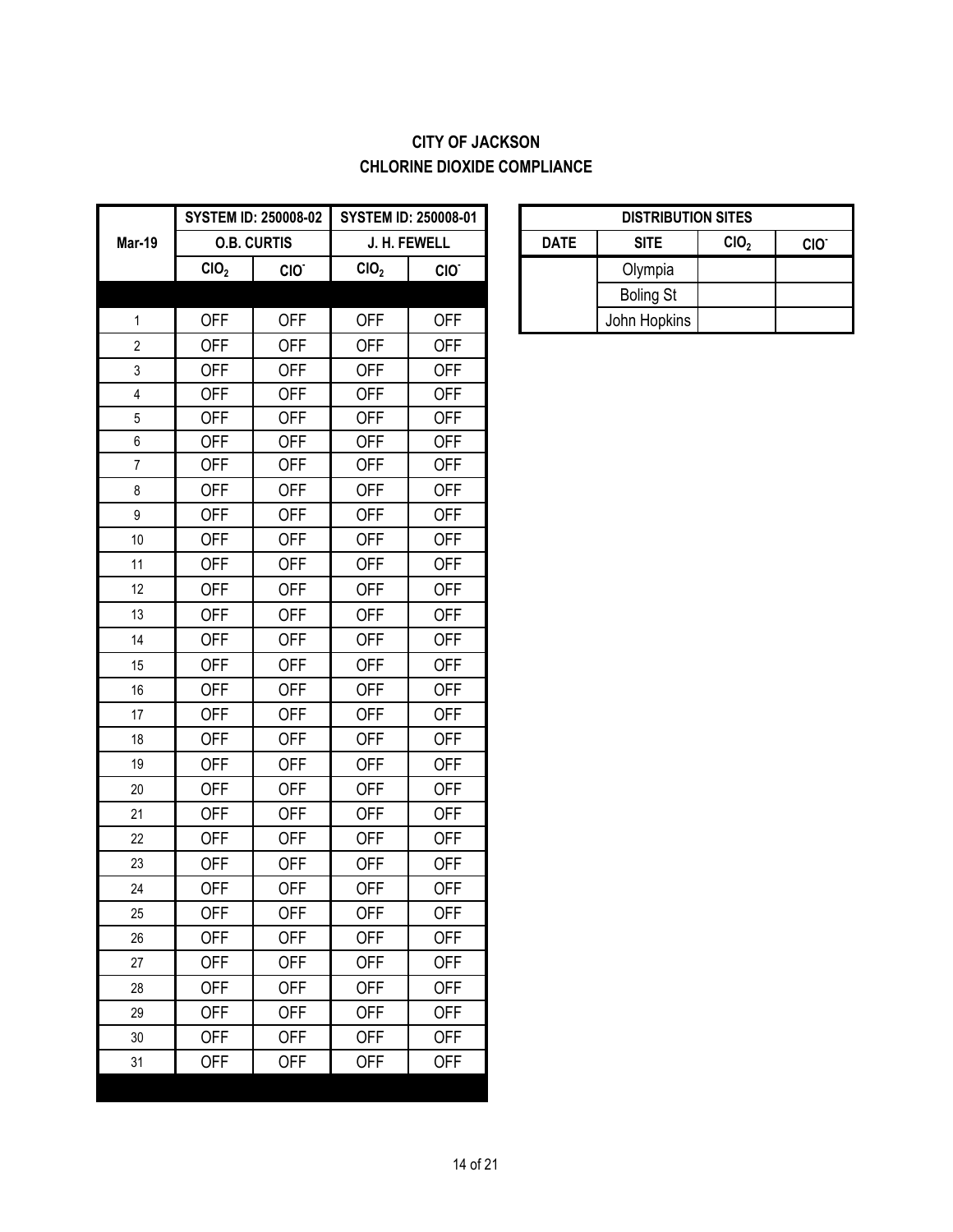#### **CITY OF JACKSON TOC REMOVAL SUMMARY**

| >8.0                                 | 50.0%    | 40.0%     | 30.0% |                                            |  |  |
|--------------------------------------|----------|-----------|-------|--------------------------------------------|--|--|
| $>4.0$ to 8.0                        | 45.0%    | 35.0%     | 25.0% |                                            |  |  |
| $>2.0$ to 4.0                        | 35.0%    | 25.0%     | 15.0% |                                            |  |  |
|                                      | $0 - 60$ | $>60-120$ | >120  |                                            |  |  |
| (ppm)                                |          |           |       |                                            |  |  |
| Water TOC                            |          |           |       |                                            |  |  |
| Source                               |          |           |       |                                            |  |  |
| TOC Table- Required % Removal of TOC |          |           |       |                                            |  |  |
|                                      |          |           |       | Source Water Alkalinity, ppm<br>as $CaCO3$ |  |  |

# **% ACTUAL TOC REMOVED = RAW TOC - FINISHED TOC X 100% RAW TOC**

| Source<br>Water TOC | TOC Table- Required % Removal of TOC |                         | Source Water Alkalinity, ppm |                                  | % ACTUAL TOC REMOVED = -          | <b>RAW TOC - FINISHED TOC</b><br><b>RAW TOC</b> | -X 100%                               |                             |      |      |
|---------------------|--------------------------------------|-------------------------|------------------------------|----------------------------------|-----------------------------------|-------------------------------------------------|---------------------------------------|-----------------------------|------|------|
| (ppm)               | $0 - 60$                             | as $CaCO3$<br>$>60-120$ | $>120$                       |                                  |                                   |                                                 |                                       |                             |      |      |
| >2.0 to 4.0         | 35.0%                                | 25.0%                   | 15.0%                        |                                  | <b>TOC REMOVAL RATIO =-</b>       |                                                 | % ACTUAL TOC REMOVED                  |                             |      |      |
| >4.0 to 8.0<br>>8.0 | 45.0%<br>50.0%                       | 35.0%<br>40.0%          | 25.0%<br>30.0%               |                                  | <b>REQUIRED TOC REMOVAL</b>       |                                                 |                                       |                             |      |      |
|                     |                                      |                         |                              | <b>TOC Summary</b>               |                                   |                                                 | <b>TOC % Removal Summary</b>          |                             |      |      |
|                     | Water                                |                         | <b>Source Water</b>          |                                  |                                   |                                                 |                                       |                             |      |      |
| <b>Date</b>         | <b>Treatment</b><br><b>Plant</b>     |                         | <b>Alkalinity</b><br>(ppm)   | <b>Source Water</b><br>TOC (ppm) | <b>Treated Water</b><br>TOC (ppm) | <b>Actual TOC</b><br>Removed (%)                | <b>Required TOC</b><br>Removal (%)    | <b>TOC Removal</b><br>Ratio |      |      |
|                     | OBC HS1                              |                         | 11                           | 12.9                             | 2.1                               | 83.7                                            | 50.0                                  | 1.67                        |      |      |
| 1/3/2019            | OBC HS2                              |                         | 11                           | 12.9                             | 3.5                               | 72.9                                            | 50.0                                  | 1.46                        |      |      |
|                     | JHF HS1                              |                         | 12                           | 12.4                             | 4.6                               | 62.9                                            | 50.0                                  | 1.26                        |      |      |
|                     | OBC HS1                              |                         | 10                           | 12.8                             | 2.8                               | 78.1                                            | 50.0                                  | 1.56                        |      |      |
| 1/7/2019            | OBC HS2                              |                         | 10                           | 12.8                             | 2.8                               | 78.1                                            | 50.0                                  | 1.56                        |      |      |
|                     | JHF HS1                              |                         | 19                           | 12.8                             | 3.0                               | 76.6                                            | 50.0                                  | 1.53                        |      |      |
|                     | OBC HS1                              |                         | 8                            | 13.8                             | 3.7                               | 73.2                                            | 50.0                                  | 1.46                        |      |      |
| 1/14/2019           | OBC HS2                              |                         | 8                            | 13.8                             | 4.4                               | 68.1                                            | 50.0                                  | 1.36                        |      |      |
|                     | JHF HS1                              |                         | 9                            | 12.7                             | 4.0                               | 68.5                                            | 50.0                                  | 1.37                        |      |      |
|                     | OBC HS1                              |                         | 9                            | 10.6                             | 1.4                               | 86.8                                            | 50.0                                  | 1.74                        |      |      |
| 1/22/2019           | OBC HS2                              |                         | 9                            | 10.6                             | 1.7                               | 84.0                                            | 50.0                                  | 1.68                        |      |      |
|                     | JHF HS1                              |                         | 8                            | 10.9                             | 1.7                               | 84.4                                            | 50.0                                  | 1.69                        |      |      |
|                     | OBC HS1                              |                         | 7                            | 10.0                             | 3.3                               | 67.0                                            | 50.0                                  | 1.34                        |      |      |
| 1/28/2019           | OBC HS2                              |                         | $\overline{7}$               | 10.0                             | 4.6                               | 54.0                                            | 50.0                                  | 1.08                        |      |      |
|                     |                                      |                         | JHF HS1                      |                                  | 10                                | 10.8                                            | 4.1                                   | 62.0                        | 50.0 | 1.24 |
|                     | OBC HS1                              |                         | $\overline{10}$              | 4.9                              | 1.0                               | 79.6                                            | 45.0                                  | 1.77                        |      |      |
| 2/5/2019            | OBC HS2                              |                         | 10                           | 4.9                              | 1.3                               | 73.5                                            | 45.0                                  | 1.63                        |      |      |
|                     | JHF HS1                              |                         | 10                           | 7.4                              | 1.4                               | 81.1                                            | 45.0                                  | 1.80                        |      |      |
|                     | OBC HS1                              |                         | 12                           | 10.5                             | 4.0                               | 61.9                                            | 50.0                                  | 1.24                        |      |      |
| 2/14/2019           | OBC HS2                              |                         | 12                           | 10.5                             | 4.6                               | 56.2                                            | 50.0                                  | 1.12                        |      |      |
|                     | JHF HS1                              |                         | 17                           | 9.7                              | 2.9                               | 70.1                                            | 50.0                                  | 1.40                        |      |      |
|                     | OBC HS1                              |                         | 9                            | 7.7                              | 5.9                               | 23.4                                            | 45.0                                  | 0.52                        |      |      |
| 2/19/2019           | OBC HS2                              |                         | 9                            | 7.7                              | 7.1                               | 7.8                                             | 45.0                                  | 0.17                        |      |      |
|                     | JHF HS1                              |                         | 12                           | 10.2                             | 2.5                               | 75.5                                            | 50.0                                  | 1.51                        |      |      |
|                     | OBC HS1                              |                         | 10                           | 9.1                              | 1.9                               | 79.1                                            | 50.0                                  | 1.58                        |      |      |
| 2/27/2019           | OBC HS2                              |                         | 10                           | 9.1                              | 2.2                               | 75.8                                            | 50.0                                  | 1.52                        |      |      |
|                     | JHF HS1                              |                         | 11                           | 9.9                              | 5.7                               | 42.4                                            | 50.0                                  | 0.85                        |      |      |
|                     | OBC HS1                              |                         | 10                           | 13                               | 2.8                               | 78.5                                            | 50.0                                  | 1.57                        |      |      |
| 3/4/2019            | OBC HS2                              |                         | 10                           | 13.1                             | 3.1                               | 76.3                                            | 50.0                                  | 1.53                        |      |      |
|                     | JHF HS1                              |                         | 11                           | 12.6                             | 4.5                               | 64.3                                            | 50.0                                  | 1.29                        |      |      |
|                     | OBC HS1                              |                         | 12                           | 11.1                             | 2.2                               | 80.2                                            | 50.0                                  | 1.60                        |      |      |
| 3/20/2019           | OBC HS2                              |                         | 12                           | 11.1                             | 2.4                               | 78.4                                            | 50.0                                  | 1.57                        |      |      |
|                     | JHF HS1                              |                         | 10                           | 11.0                             | 2.4                               | 78.2                                            | 50.0                                  | 1.56                        |      |      |
|                     | OBC HS1                              |                         | 10                           | 9.8                              | 3.0                               | 69.4                                            | 50.0                                  | 1.39                        |      |      |
| 3/25/2019           | OBC HS2                              |                         | 10                           | 9.8                              | 2.4                               | 75.5                                            | 50.0                                  | 1.51                        |      |      |
|                     | JHF HS1                              |                         | 11                           | 9.1                              | 3.0                               | 67.0                                            | 50.0                                  | 1.34                        |      |      |
| <b>RUNNING</b>      | OBC HS1                              |                         |                              |                                  |                                   |                                                 |                                       | 1.45                        |      |      |
| <b>ANNUAL</b>       | OBC HS2                              |                         |                              |                                  |                                   |                                                 |                                       | 1.35                        |      |      |
| <b>AVERAGE</b>      | JHF HS1                              |                         |                              |                                  |                                   |                                                 |                                       | 1.40                        |      |      |
|                     |                                      |                         |                              |                                  |                                   |                                                 | TOTAL COMBINED RUNNING ANNUAL AVERAGE | 1.40                        |      |      |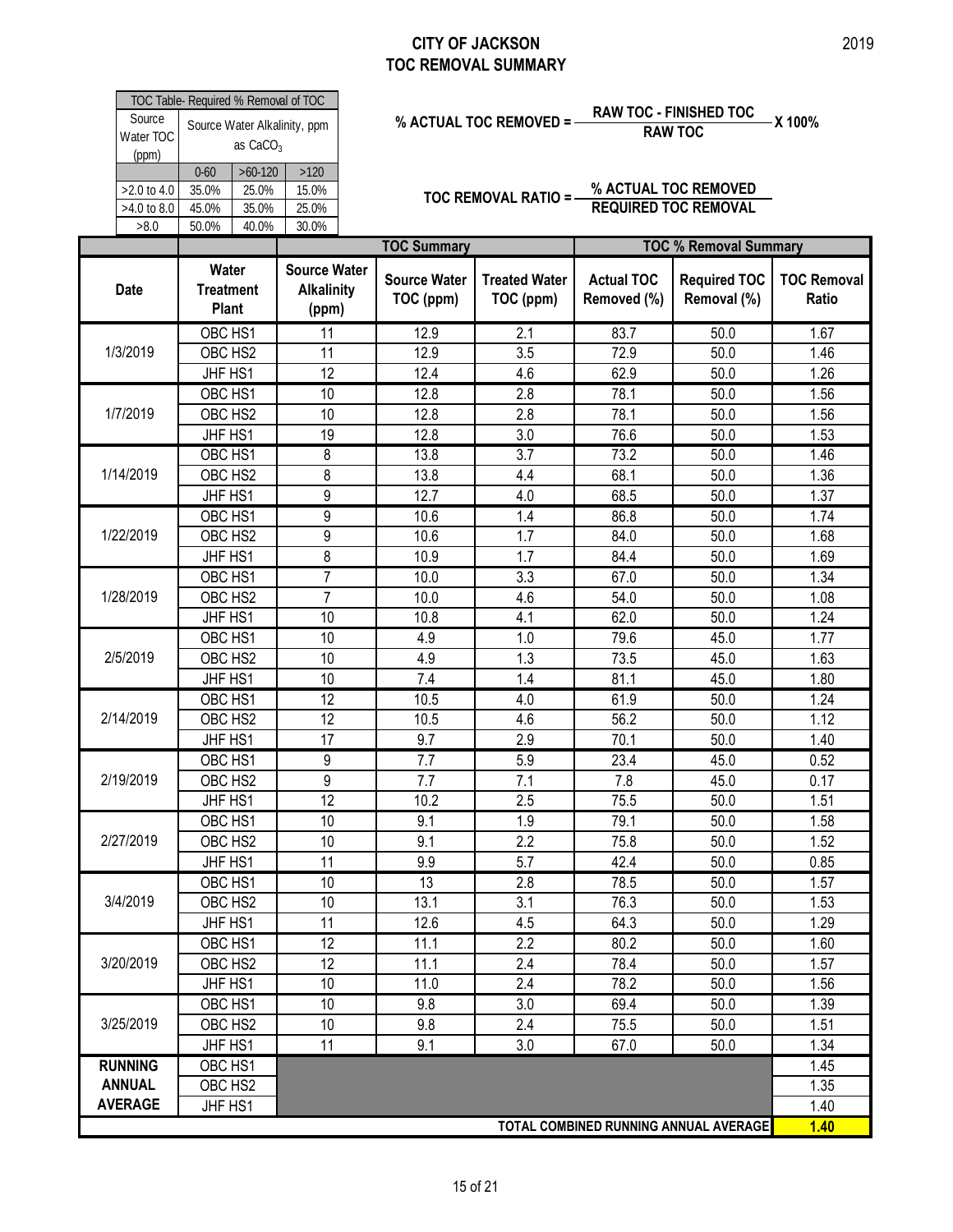### **CITY OF JACKSON CORROSION CONTROL DATA**

|                | <b>March 2019</b>   |      | <b>SYSTEM ID: 250008-02</b> |                   |     | <b>SYSTEM ID: 250008-01</b> |                   |
|----------------|---------------------|------|-----------------------------|-------------------|-----|-----------------------------|-------------------|
|                |                     |      | OBC COMBINED HIGH SERVICE   |                   |     | <b>JHF</b>                  |                   |
|                | <b>DATE / SHIFT</b> | pH   | <b>Hardness</b>             | <b>Alkalinity</b> | pH  | <b>Hardness</b>             | <b>Alkalinity</b> |
|                | 0700 - 1500         | 9.1  | 28                          | 23                | 9.8 | 63                          | 20                |
| 1              | 1500 - 2300         | 9.5  | 22                          | 12                | 9.6 | 65                          | 22                |
|                | 2300 - 0700         | 9.2  | 24                          | 19                | 9.5 | 69                          | 20                |
|                | 0700 - 1500         | 9.2  | 23                          | 21                | 9.6 | 66                          | 21                |
| $\overline{2}$ | 1500 - 2300         | 9.0  | 20                          | 19                | 9.5 | 78                          | 17                |
|                | 2300 - 0700         | 9.0  | 28                          | 22                | 9.4 | 72                          | 13                |
|                | 0700 - 1500         | 9.0  | 20                          | 14                | 9.7 | 66                          | 29                |
| 3              | 1500 - 2300         | 9.5  | 24                          | 18                | 9.6 | 72                          | 28                |
|                | 2300 - 0700         | 9.1  | 34                          | 26                | 9.5 | 66                          | 23                |
|                | 0700 - 1500         | 9.5  | 26                          | 14                | 9.6 | 59                          | 29                |
| 4              | 1500 - 2300         | 9.7  | 23                          | 21                | 9.6 | 65                          | 22                |
|                | 2300 - 0700         | 9.6  | 23                          | 22                | 9.7 | 65                          | 14                |
|                | 0700 - 1500         | 9.5  | 23                          | 13                | 9.5 | 64                          | 26                |
| 5              | 1500 - 2300         | 9.8  | 22                          | 15                | 9.4 | 88                          | 8                 |
|                | 2300 - 0700         | 9.5  | 21                          | 20                | 9.3 | 66                          | 13                |
|                | 0700 - 1500         | 9.2  | 23                          | 17                | 9.3 | 61                          | 21                |
| 6              | 1500 - 2300         | 9.6  | 23                          | 20                | 9.1 | 65                          | 19                |
|                | 2300 - 0700         | 9.7  | 26                          | 21                | 9.3 | 63                          | 12                |
|                | 0700 - 1500         | 10.0 | 22                          | 18                | 9.5 | 57                          | 18                |
| $\overline{7}$ | 1500 - 2300         | 9.7  | 38                          | 15                | 9.3 | 68                          | 24                |
|                | 2300 - 0700         | 9.2  | 27                          | 19                | 9.6 | 64                          | 13                |
|                | 0700 - 1500         | 9.9  | 23                          | 20                | 9.5 | 62                          | 23                |
| 8              | 1500 - 2300         | 9.7  | 20                          | 19                | 9.4 | 55                          | 23                |
|                | 2300 - 0700         | 9.1  | 21                          | 17                | 9.5 | 67                          | 24                |
|                | 0700 - 1500         | 9.9  | 25                          | 24                | 9.2 | 70                          | 20                |
| 9              | 1500 - 2300         | 9.8  | 20                          | 19                | 9.0 | 63                          | 14                |
|                | 2300 - 0700         | 9.5  | 26                          | 21                | 9.3 | 63                          | 15                |
|                | 0700 - 1500         | 9.9  | 21                          | 16                | 9.5 | 64                          | 23                |
| 10             | 1500 - 2300         | 9.8  | 25                          | 22                | 9.2 | 57                          | 21                |
|                | 2300 - 0700         | 9.2  | 26                          | 21                | 9.6 | 65                          | 15                |
|                | 0700 - 1500         | 9.8  | 27                          | 22                | 9.4 | 56                          | 25                |
| 11             | 1500 - 2300         | 9.7  | 24                          | 20                | 9.2 | 62                          | 31                |
|                | 2300 - 0700         | 9.2  | 23                          | 21                | 9.5 | 71                          | 14                |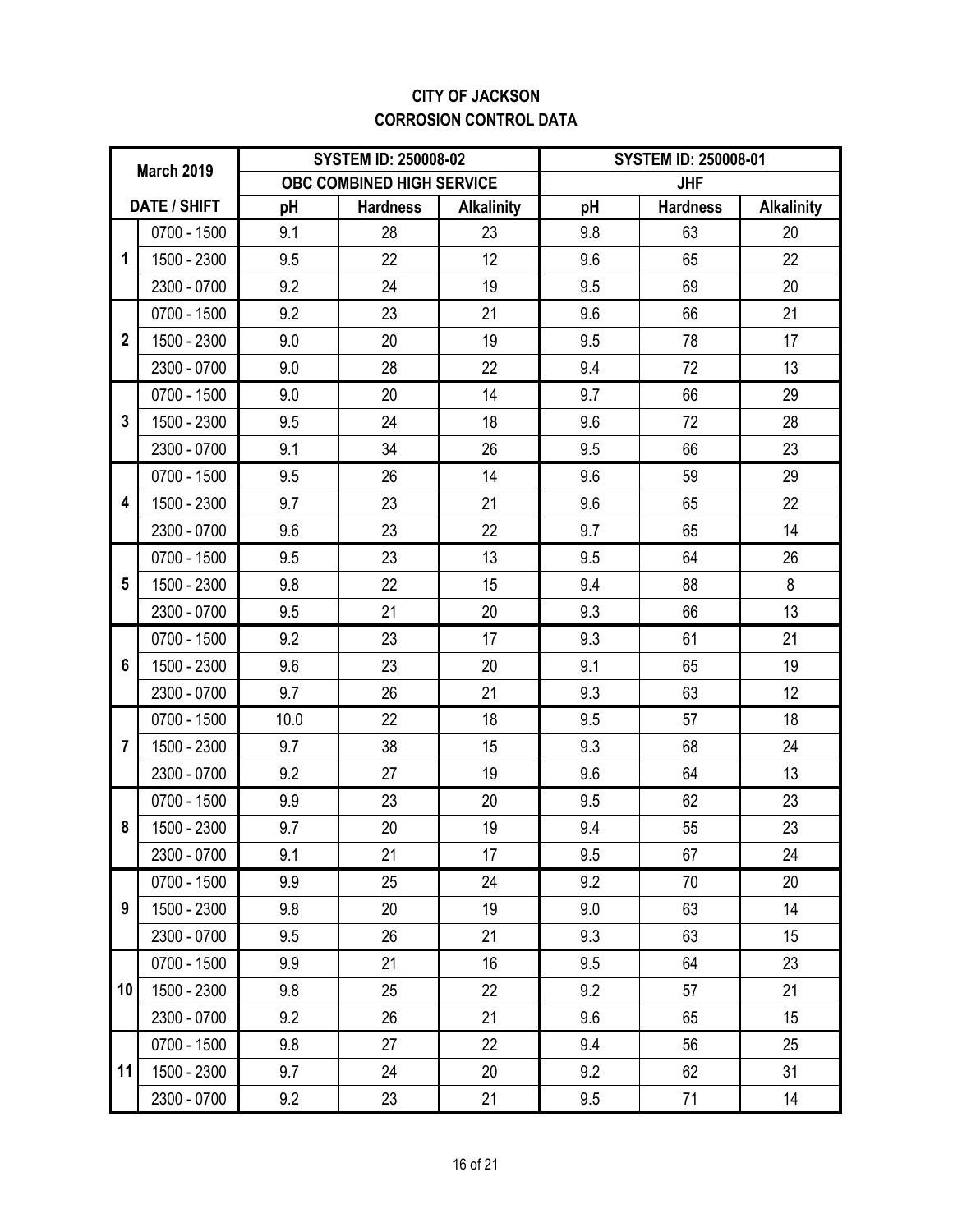### **CITY OF JACKSON CORROSION CONTROL DATA**

|    | <b>March 2019</b>   |     | <b>SYSTEM ID: 250008-02</b> |                   | <b>SYSTEM ID: 250008-01</b> |                 |                   |  |  |  |  |
|----|---------------------|-----|-----------------------------|-------------------|-----------------------------|-----------------|-------------------|--|--|--|--|
|    |                     |     | OBC COMBINED HIGH SERVICE   |                   |                             | <b>JHF</b>      |                   |  |  |  |  |
|    | <b>DATE / SHIFT</b> | pH  | <b>Hardness</b>             | <b>Alkalinity</b> | pH                          | <b>Hardness</b> | <b>Alkalinity</b> |  |  |  |  |
|    | 0700 - 1500         | 9.7 | 24                          | 19                | 9.1                         | 68              | 26                |  |  |  |  |
| 12 | 1500 - 2300         | 9.6 | 22                          | 20                | 9.5                         | 75              | 32                |  |  |  |  |
|    | 2300 - 0700         | 9.5 | 23                          | 21                | 9.3                         | 67              | 16                |  |  |  |  |
|    | 0700 - 1500         | 9.4 | 22                          | 17                | 9.5                         | 62              | 24                |  |  |  |  |
| 13 | 1500 - 2300         | 9.8 | 24                          | 24                | 9.7                         | 62              | 21                |  |  |  |  |
|    | 2300 - 0700         | 9.4 | 29                          | 21                | 9.5                         | 66              | 13                |  |  |  |  |
|    | 0700 - 1500         | 9.4 | 27                          | 22                | 9.5                         | 66              | 24                |  |  |  |  |
| 14 | 1500 - 2300         | 9.9 | 22                          | 20                | 9.3                         | 73              | 25                |  |  |  |  |
|    | 2300 - 0700         | 9.5 | 24                          | 20                | 9.4                         | 64              | 12                |  |  |  |  |
|    | 0700 - 1500         | 9.7 | 30                          | 15                | 9.2                         | 75              | 39                |  |  |  |  |
| 15 | 1500 - 2300         | 9.8 | 24                          | 21                | 9.2                         | 58              | 27                |  |  |  |  |
|    | 2300 - 0700         | 9.6 | 26                          | 19                | 9.5                         | 62              | 13                |  |  |  |  |
|    | 0700 - 1500         | 9.5 | 22                          | 17                | 9.4                         | 82              | 13                |  |  |  |  |
| 16 | 1500 - 2300         | 9.5 | 27                          | 23                | 9.9                         | 85              | 21                |  |  |  |  |
|    | 2300 - 0700         | 9.6 | 25                          | 20                | 9.5                         | 70              | 15                |  |  |  |  |
|    | 0700 - 1500         | 9.8 | 26                          | 25                | 9.4                         | 83              | 25                |  |  |  |  |
| 17 | 1500 - 2300         | 9.6 | 27                          | 20                | 9.3                         | 63              | 24                |  |  |  |  |
|    | 2300 - 0700         | 9.5 | 28                          | 22                | 9.0                         | 65              | 24                |  |  |  |  |
|    | 0700 - 1500         | 9.2 | 20                          | 14                | 9.3                         | 65              | 29                |  |  |  |  |
| 18 | 1500 - 2300         | 9.5 | 26                          | 24                | 9.4                         | 61              | 25                |  |  |  |  |
|    | 2300 - 0700         | 9.0 | 25                          | 25                | 9.4                         | 65              | 13                |  |  |  |  |
|    | 0700 - 1500         | 9.4 | 22                          | 21                | 9.1                         | 65              | 29                |  |  |  |  |
| 19 | 1500 - 2300         | 9.9 | 30                          | 26                | 9.5                         | 72              | 27                |  |  |  |  |
|    | 2300 - 0700         | 9.1 | 20                          | 19                | 9.8                         | 67              | 16                |  |  |  |  |
|    | 0700 - 1500         | 9.9 | 20                          | 17                | 9.6                         | 66              | 27                |  |  |  |  |
| 20 | 1500 - 2300         | 9.7 | 30                          | 24                | 9.6                         | 68              | 9                 |  |  |  |  |
|    | 2300 - 0700         | 9.4 | 31                          | 24                | 9.7                         | 68              | 17                |  |  |  |  |
|    | 0700 - 1500         | 9.7 | 24                          | 22                | 9.8                         | 67              | 32                |  |  |  |  |
| 21 | 1500 - 2300         | 9.6 | 29                          | 16                | 9.6                         | 64              | 28                |  |  |  |  |
|    | 2300 - 0700         | 9.2 | 23                          | 13                | 9.6                         | 59              | 17                |  |  |  |  |
|    | 0700 - 1500         | 9.3 | 25                          | 20                | 9.2                         | 48              | 26                |  |  |  |  |
| 22 | 1500 - 2300         | 9.4 | 21                          | 18                | 9.3                         | 58              | 26                |  |  |  |  |
|    | 2300 - 0700         | 9.9 | 27                          | 27                | 9.4                         | 75              | 17                |  |  |  |  |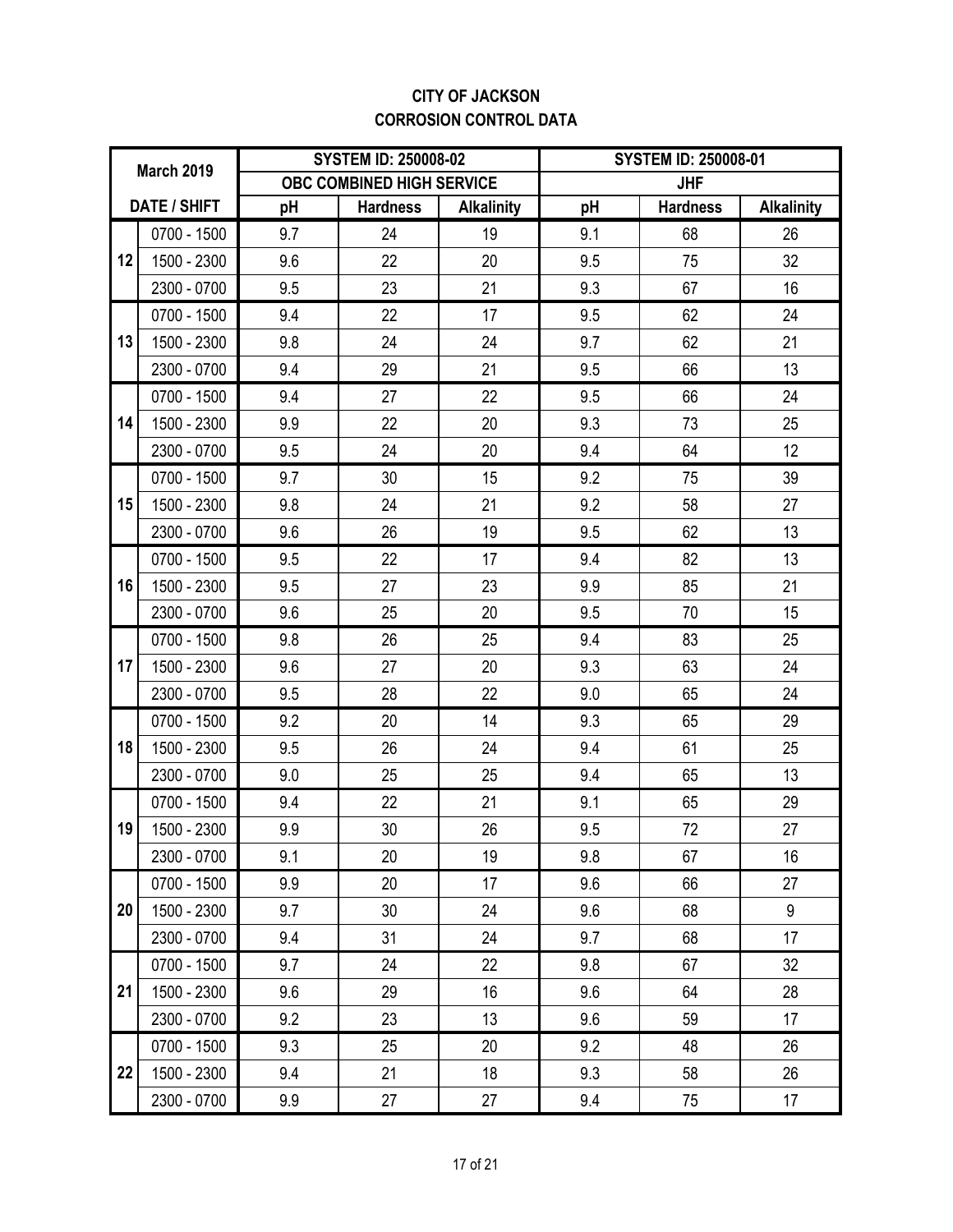### **CITY OF JACKSON CORROSION CONTROL DATA**

|    | <b>March 2019</b>  |      | <b>SYSTEM ID: 250008-02</b> |                   |     | <b>SYSTEM ID: 250008-01</b> |                   |
|----|--------------------|------|-----------------------------|-------------------|-----|-----------------------------|-------------------|
|    |                    |      | OBC COMBINED HIGH SERVICE   |                   |     | <b>JHF</b>                  |                   |
|    | DATE / SHIFT       | pH   | <b>Hardness</b>             | <b>Alkalinity</b> | pH  | <b>Hardness</b>             | <b>Alkalinity</b> |
|    | 0700 - 1500        | 10.2 | 28                          | 17                | 9.3 | 88                          | 20                |
| 23 | 1500 - 2300        | 9.9  | 26                          | 22                | 9.2 | 69                          | 15                |
|    | 2300 - 0700        | 9.9  | 26                          | 22                | 9.6 | 80                          | 14                |
|    | 0700 - 1500        | 9.3  | 22                          | 18                | 9.7 | 71                          | 27                |
| 24 | 1500 - 2300        | 9.4  | 27                          | 23                | 9.5 | 69                          | 25                |
|    | 2300 - 0700        | 9.2  | 28                          | 17                | 9.5 | 69                          | 15                |
|    | 0700 - 1500        | 9.2  | 23                          | 21                | 9.3 | 58                          | 25                |
| 25 | 1500 - 2300        | 9.7  | 26                          | 24                | 9.6 | 66                          | 28                |
|    | 2300 - 0700        | 9.4  | 21                          | 20                | 9.4 | 71                          | 17                |
|    | 0700 - 1500        | 9.2  | 22                          | 20                | 9.5 | 67                          | 32                |
| 26 | 1500 - 2300        | 9.7  | 27                          | 25                | 9.4 | 79                          | 39                |
|    | 2300 - 0700        | 9.9  | 29                          | 27                | 9.2 | 73                          | 19                |
|    | 0700 - 1500        | 9.8  | 22                          | 20                | 9.6 | 82                          | 37                |
| 27 | 1500 - 2300        | 9.7  | 23                          | 21                | 9.6 | 87                          | 34                |
|    | 2300 - 0700        | 9.6  | 22                          | 23                | 9.9 | 72                          | 19                |
|    | 0700 - 1500        | 9.7  | 26                          | 24                | 9.8 | 63                          | 27                |
| 28 | 1500 - 2300        | 9.6  | 31                          | 19                | 9.4 | 66                          | 28                |
|    | 2300 - 0700        | 9.8  | 30                          | 18                | 9.5 | 69                          | 15                |
|    | 0700 - 1500        | 9.9  | 26                          | 24                | 9.9 | 70                          | 34                |
| 29 | 1500 - 2300        | 9.3  | 24                          | 20                | 9.5 | 69                          | 28                |
|    | 2300 - 0700        | 9.5  | 27                          | 20                | 9.7 | 73                          | 16                |
|    | 0700 - 1500        | 9.5  | 23                          | 21                | 9.8 | 72                          | 33                |
| 30 | 1500 - 2300        | 9.9  | 29                          | 28                | 9.2 | 69                          | 14                |
|    | 2300 - 0700        | 10.0 | 27                          | 26                | 9.5 | 73                          | 17                |
|    | 0700 - 1500        | 9.9  | 22                          | 20                | 9.2 | 70                          | 28                |
| 31 | 1500 - 2300        | 9.5  | 28                          | 24                | 9.7 | 70                          | 31                |
|    | 2300 - 0700        | 9.6  | 26                          | 23                | 9.5 | 78                          | 21                |
|    | <b>MONTHLY MIN</b> | 9.0  | 20                          | 12                | 9.0 | 48                          | 8                 |
|    | <b>MONTHLY MAX</b> | 10.2 | 38                          | 28                | 9.9 | 88                          | 39                |
|    | <b>MONTHLY AVG</b> | 9.5  | 25                          | 20                | 9.5 | 68                          | 22                |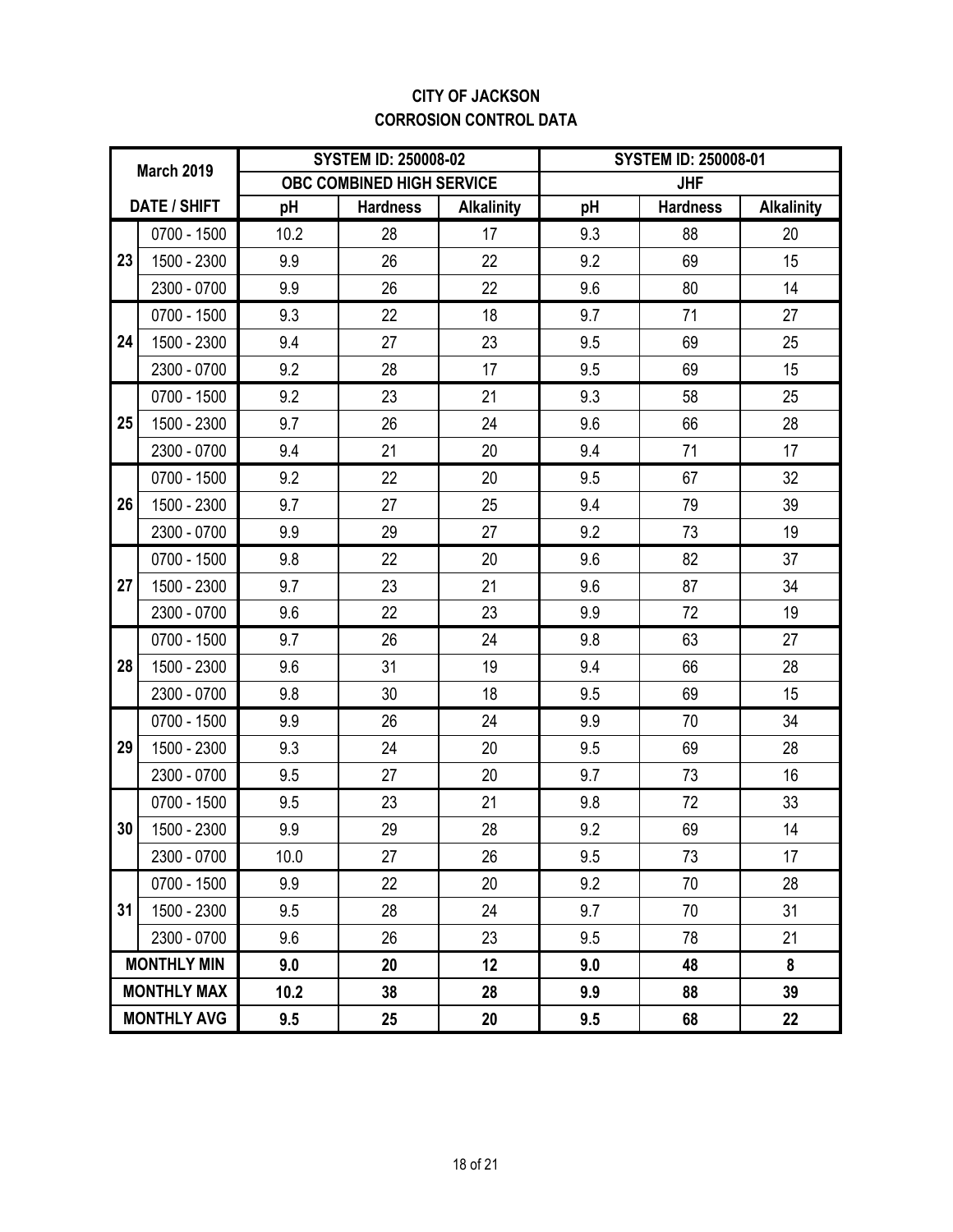#### **CITY OF JACKSON UV COMPLIANCE**

| <b>System ID</b> |                             | 250008-02                                   |                                                  | Month of March 2019           |                       | Total Off-Specification Volume (MG) = 0 |                                      |                                                  |                               |                |                             |                                      |                                                  |                               |                       |
|------------------|-----------------------------|---------------------------------------------|--------------------------------------------------|-------------------------------|-----------------------|-----------------------------------------|--------------------------------------|--------------------------------------------------|-------------------------------|----------------|-----------------------------|--------------------------------------|--------------------------------------------------|-------------------------------|-----------------------|
|                  |                             |                                             | <b>UV Reactor #1</b>                             |                               |                       |                                         |                                      | <b>UV Reactor #2</b>                             |                               |                |                             |                                      | <b>UV Reactor #3</b>                             |                               |                       |
| Date             | Run<br><b>Time</b><br>(Hrs) | <b>Total</b><br><b>Production</b><br>(Gals) | <b>Calculated</b><br><b>Min Dose</b><br>(mJ/cm2) | <b>Min Flow</b><br>Rate (MGD) | <b>Min UVT</b><br>(%) | Run<br>Time<br>(Hrs)                    | <b>Total</b><br>Production<br>(Gals) | <b>Calculated</b><br><b>Min Dose</b><br>(mJ/cm2) | <b>Min Flow</b><br>Rate (MGD) | Min UVT<br>(%) | Run<br><b>Time</b><br>(Hrs) | <b>Total</b><br>Production<br>(Gals) | <b>Calculated</b><br><b>Min Dose</b><br>(mJ/cm2) | <b>Min Flow</b><br>Rate (MGD) | <b>Min UVT</b><br>(%) |
| 3/1/2019         | 23.8                        | 2833170                                     | 60                                               | 2.8                           | 85                    | 24.0                                    | 1979989                              | 38                                               | 2.0                           | 85             | 23.8                        | 2624490                              | 62                                               | 2.6                           | 89                    |
| 3/2/2019         | 23.8                        | 2841639                                     | 59                                               | 2.8                           | 85                    | 24.0                                    | 1961937                              | 37                                               | 2.0                           | 85             | 24.0                        | 2656986                              | 38                                               | 2.7                           | 90                    |
| 3/3/2019         | 20.7                        | 2631579                                     | 78                                               | 2.6                           | 85                    | 22.7                                    | 1914549                              | 160                                              | 1.9                           | 85             | 20.1                        | 2375919                              | 35                                               | 2.4                           | 88                    |
| 3/4/2019         | 22.7                        | 2560307                                     | 36                                               | 2.6                           | 85                    | 24.0                                    | 2168900                              | 35                                               | 2.2                           | 85             | 24.0                        | 2540483                              | 40                                               | 2.5                           | 90                    |
| 3/5/2019         | 24.0                        | 2711812                                     | 37                                               | 2.7                           | 85                    | 24.0                                    | 2172505                              | 34                                               | 2.2                           | 85             | 24.0                        | 2506500                              | 39                                               | 2.5                           | 90                    |
| 3/6/2019         | 24.0                        | 2684776                                     | 37                                               | 2.7                           | 85                    | 24.0                                    | 2151223                              | 34                                               | 2.2                           | 85             | 24.0                        | 2481079                              | 39                                               | 2.5                           | 90                    |
| 3/7/2019         | 23.0                        | 2556471                                     | 36                                               | 2.6                           | 85                    | 23.5                                    | 2028933                              | 80                                               | 2.0                           | 85             | 23.7                        | 2431101                              | 49                                               | 2.4                           | 85                    |
| 3/8/2019         | 23.0                        | 2461462                                     | 38                                               | 2.5                           | 85                    | 23.1                                    | 2091802                              | 90                                               | 2.1                           | 85             | 22.8                        | 2259456                              | 85                                               | 2.3                           | 88                    |
| 3/9/2019         | 24.0                        | 2380978                                     | 39                                               | 2.4                           | 85                    | 24.0                                    | 2365064                              | 31                                               | 2.4                           | 85             | 24.0                        | 2187309                              | 41                                               | 2.2                           | 89                    |
| 3/10/2019        | 23.0                        | 2553993                                     | 38                                               | 2.6                           | 85                    | 23.0                                    | 2130451                              | 34                                               | 2.1                           | 85             | 23.0                        | 2357079                              | 39                                               | 2.4                           | 89                    |
| 3/11/2019        | 22.7                        | 2601364                                     | 47                                               | 2.6                           | 85                    | 23.2                                    | 1997154                              | 114                                              | 2.0                           | 85             | 24.0                        | 2440229                              | 39                                               | 2.4                           | 90                    |
| 3/12/2019        | 24.0                        | 2703117                                     | 37                                               | 2.7                           | 85                    | 24.0                                    | 2096920                              | 35                                               | 2.1                           | 85             | 23.5                        | 2434473                              | 50                                               | 2.4                           | 88                    |
| 3/13/2019        | 23.0                        | 2299876                                     | 96                                               | 2.3                           | 85                    | 24.0                                    | 2085111                              | 35                                               | 2.1                           | 85             | 24.0                        | 2201574                              | 43                                               | 2.2                           | 89                    |
| 3/14/2019        | 24.0                        | 2578135                                     | 41                                               | 2.6                           | 85                    | 23.4                                    | 2040966                              | 81                                               | 2.0                           | 85             | 23.6                        | 2399602                              | 41                                               | 2.4                           | 87                    |
| 3/15/2019        | 23.6                        | 2662680                                     | 38                                               | 2.7                           | 85                    | 20.5                                    | 1988229                              | 111                                              | 2.0                           | 85             | 22.6                        | 2356756                              | 85                                               | 2.4                           | 88                    |
| 3/16/2019        | 24.0                        | 2755311                                     | 37                                               | 2.8                           | 85                    | 11.2                                    | 2116681                              | 16                                               | 2.1                           | 85             | 24.0                        | 2558705                              | 39                                               | 2.6                           | $90\,$                |
| 3/17/2019        | 24.0                        | 2734902                                     | 37                                               | 2.7                           | 85                    | 24.0                                    | 2092716                              | 35                                               | 2.1                           | 85             | 24.0                        | 2536450                              | 39                                               | 2.5                           | $90\,$                |
| 3/18/2019        | 23.5                        | 2722911                                     | 83                                               | 2.7                           | 85                    | 24.0                                    | 2042967                              | 37                                               | 2.0                           | 85             | 24.0                        | 2578425                              | 40                                               | 2.6                           | 90                    |
| 3/19/2019        | 21.4                        | 2613775                                     | 77                                               | 2.6                           | 85                    | 21.4                                    | 1795004                              | 362                                              | 1.8                           | 85             | 20.2                        | 2230174                              | 44                                               | 2.2                           | 88                    |
| 3/20/2019        | 13.5                        | 2160468                                     | 349                                              | 2.2                           | 85                    | 19.2                                    | 1519428                              | 653                                              | 1.5                           | 85             | 19.2                        | 2225225                              | 73                                               | 2.2                           | 75                    |
| 3/21/2019        | 8.1                         | 1115600                                     | 1966                                             | 1.1                           | 85                    | 7.8                                     | 783481                               | 2114                                             | 0.8                           | 85             | 8.5                         | 1052292                              | 397                                              | 1.1                           | 73                    |
| 3/22/2019        | 19.0                        | 2701919                                     | 27                                               | 2.7                           | 85                    | 22.6                                    | 2040845                              | 144                                              | 2.0                           | 85             | 23.7                        | 2513248                              | 31                                               | 2.5                           | 84                    |
| 3/23/2019        | 22.8                        | 2567044                                     | 135                                              | 2.6                           | 85                    | 22.0                                    | 1991684                              | 166                                              | 2.0                           | 85             | 19.2                        | 2258757                              | 26                                               | 2.3                           | 83                    |
| 3/24/2019        | 23.5                        | 2441742                                     | 82                                               | 2.4                           | 85                    | 22.8                                    | 2114890                              | 122                                              | 2.1                           | 85             | 23.7                        | 2290299                              | 34                                               | 2.3                           | 86                    |
| 3/25/2019        | 24.0                        | 2498658                                     | 37                                               | 2.5                           | 85                    | 24.0                                    | 2261474                              | 31                                               | 2.3                           | 85             | 24.0                        | 2302709                              | 35                                               | 2.3                           | 88                    |
| 3/26/2019        | 23.2                        | 2539023                                     | 93                                               | 2.5                           | 85                    | 24.0                                    | 2227188                              | 32                                               | 2.2                           | 85             | 23.6                        | 2379350                              | 34                                               | 2.4                           | 88                    |
| 3/27/2019        | 23.5                        | 2622750                                     | 93                                               | 2.6                           | 85                    | 23.5                                    | 1980977                              | 91                                               | 2.0                           | 85             | 23.5                        | 2424773                              | 35                                               | 2.4                           | 87                    |
| 3/28/2019        | 24.0                        | 2739961                                     | 36                                               | 2.7                           | 85                    | 24.0                                    | 1937027                              | 36                                               | 1.9                           | 85             | 23.2                        | 2443480                              | 46                                               | 2.4                           | 87                    |
| 3/29/2019        | 23.5                        | 2404866                                     | 73                                               | 2.4                           | 85                    | 23.7                                    | 1984438                              | 58                                               | 2.0                           | 85             | 23.6                        | 2233450                              | 50                                               | 2.2                           | 89                    |
| 3/30/2019        | 24.0                        | 2465106                                     | 38                                               | 2.5                           | 85                    | 24.0                                    | 1991338                              | 35                                               | 2.0                           | 85             | 24.0                        | 2274631                              | 38                                               | 2.3                           | 88                    |
| 3/31/2019        | 23.7                        | 2598330                                     | 70                                               | 2.6                           | 85                    | 23.7                                    | 1888187                              | 81                                               | 1.9                           | 85             | 23.7                        | 2403090                              | 47                                               | 2.4                           | 86                    |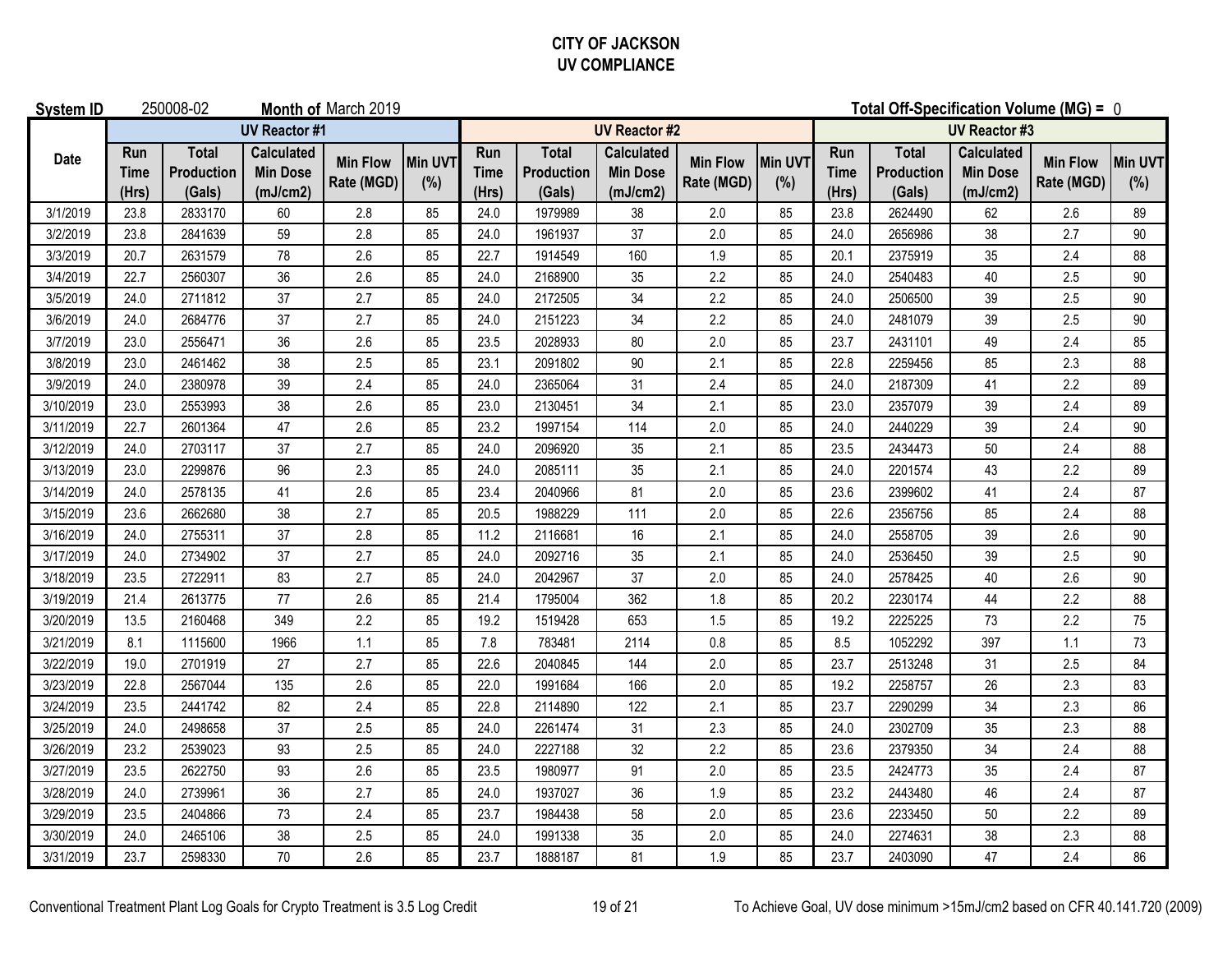#### **CITY OF JACKSON UV COMPLIANCE**

| System ID   |                             | 250008-02                                   |                                                   | Month of March 2019           |                | Total Off-Specification Volume (MG) = 0 |                                      |                                                  |                               |                |                             |                                      |                                                  |                               |                |
|-------------|-----------------------------|---------------------------------------------|---------------------------------------------------|-------------------------------|----------------|-----------------------------------------|--------------------------------------|--------------------------------------------------|-------------------------------|----------------|-----------------------------|--------------------------------------|--------------------------------------------------|-------------------------------|----------------|
|             |                             |                                             | <b>UV Reactor #4</b>                              |                               |                | <b>UV Reactor #5</b>                    |                                      |                                                  |                               |                | <b>UV Reactor #6</b>        |                                      |                                                  |                               |                |
| <b>Date</b> | Run<br><b>Time</b><br>(Hrs) | <b>Total</b><br><b>Production</b><br>(Gals) | <b>Calculated</b><br><b>Min Dose</b><br>(mJ/cm2)  | <b>Min Flow</b><br>Rate (MGD) | Min UVT<br>(%) | Run<br><b>Time</b><br>(Hrs)             | <b>Total</b><br>Production<br>(Gals) | <b>Calculated</b><br><b>Min Dose</b><br>(mJ/cm2) | <b>Min Flow</b><br>Rate (MGD) | Min UVT<br>(%) | Run<br><b>Time</b><br>(Hrs) | <b>Total</b><br>Production<br>(Gals) | <b>Calculated</b><br><b>Min Dose</b><br>(mJ/cm2) | <b>Min Flow</b><br>Rate (MGD) | Min UVT<br>(%) |
| 3/1/2019    |                             |                                             |                                                   |                               |                | 23.8                                    | 2156350                              | 134                                              | 2.2                           | 100            | 23.8                        | 2852700                              | 43                                               | 2.9                           | 80             |
| 3/2/2019    |                             |                                             |                                                   |                               |                | 24.0                                    | 2168368                              | 98                                               | 2.2                           | 100            | 24.0                        | 2888952                              | $44\,$                                           | 2.9                           | 80             |
| 3/3/2019    |                             |                                             |                                                   |                               |                | 23.6                                    | 2051679                              | 133                                              | 2.1                           | 100            | 22.6                        | 2450514                              | 48                                               | 2.5                           | 83             |
| 3/4/2019    |                             |                                             |                                                   |                               |                | 24.0                                    | 1947687                              | 107                                              | 1.9                           | 100            | 24.0                        | 2761514                              | 48                                               | 2.8                           | 83             |
| 3/5/2019    |                             |                                             |                                                   |                               |                | 24.0                                    | 1961838                              | 105                                              | 2.0                           | 100            | 24.0                        | 2720713                              | 46                                               | 2.7                           | 83             |
| 3/6/2019    |                             |                                             |                                                   |                               |                | 24.0                                    | 1960390                              | 105                                              | 2.0                           | 100            | 24.0                        | 2699991                              | 47                                               | 2.7                           | 82             |
| 3/7/2019    |                             |                                             |                                                   |                               |                | 24.0                                    | 1883711                              | 107                                              | 1.9                           | 100            | 24.0                        | 2669144                              | 46                                               | 2.7                           | 81             |
| 3/8/2019    |                             |                                             |                                                   |                               |                | 23.1                                    | 1902192                              | 134                                              | 1.9                           | 100            | 22.5                        | 2436743                              | 46                                               | 2.4                           | 85             |
| 3/9/2019    |                             |                                             |                                                   |                               |                | 24.0                                    | 2461863                              | 86                                               | 2.5                           | 100            | 24.0                        | 2397866                              | 49                                               | 2.4                           | 85             |
| 3/10/2019   |                             |                                             |                                                   |                               |                | 23.0                                    | 2391237                              | 88                                               | 2.4                           | 100            | 23.0                        | 2571291                              | $47\,$                                           | 2.6                           | 85             |
| 3/11/2019   |                             |                                             |                                                   |                               |                | 24.0                                    | 2339276                              | 90                                               | 2.3                           | 100            | 24.0                        | 2660453                              | 46                                               | 2.7                           | 85             |
| 3/12/2019   |                             |                                             |                                                   |                               |                | 24.0                                    | 2209078                              | 95                                               | 2.2                           | 100            | 23.6                        | 2639688                              | 46                                               | 2.6                           | 85             |
| 3/13/2019   |                             |                                             |                                                   |                               |                | 23.2                                    | 2166037                              | 94                                               | 2.2                           | 100            | 24.0                        | 2410385                              | 50                                               | 2.4                           | 85             |
| 3/14/2019   |                             |                                             |                                                   |                               |                | 24.0                                    | 2396497                              | 87                                               | 2.4                           | 100            | 22.8                        | 2501598                              | 46                                               | 2.5                           | 85             |
| 3/15/2019   |                             |                                             |                                                   |                               |                | 23.5                                    | 2351670                              | 88                                               | 2.4                           | 100            | 24.0                        | 2747022                              | 36                                               | 2.7                           | 85             |
| 3/16/2019   |                             |                                             | Fitler is offline due to a flow controller issue. |                               |                | 24.0                                    | 2357803                              | 87                                               | 2.4                           | 100            | 24.0                        | 2515187                              | 44                                               | 2.5                           | 85             |
| 3/17/2019   |                             |                                             |                                                   |                               |                | 24.0                                    | 2319827                              | 89                                               | 2.3                           | 100            | 24.0                        | 2759022                              | 52                                               | 2.8                           | 85             |
| 3/18/2019   |                             |                                             |                                                   |                               |                | 24.0                                    | 2235061                              | 94                                               | 2.2                           | 100            | 24.0                        | 2804916                              | 53                                               | 2.8                           | 85             |
| 3/19/2019   |                             |                                             |                                                   |                               |                | 18.0                                    | 1704350                              | 22                                               | 1.7                           | 100            | 24.0                        | 2627835                              | 53                                               | 2.6                           | 85             |
| 3/20/2019   |                             |                                             |                                                   |                               |                | 16.0                                    | 1433091                              | 134                                              | 1.4                           | 91             | 24.0                        | 2360537                              | 43                                               | 2.4                           | 85             |
| 3/21/2019   |                             |                                             |                                                   |                               |                | 0.0                                     | $\mathbf{0}$                         | $\mathbf 0$                                      | 0.0                           | $\Omega$       | 24.0                        | 886998                               | 24                                               | 0.9                           | 85             |
| 3/22/2019   |                             |                                             |                                                   |                               |                | 18.5                                    | 1752113                              | 209                                              | 1.8                           | 98             | 22.7                        | 2727735                              | 40                                               | 2.7                           | 85             |
| 3/23/2019   |                             |                                             |                                                   |                               |                | 17.6                                    | 2194459                              | 107                                              | 2.2                           | 84             | 22.6                        | 2560572                              | 39                                               | 2.6                           | 85             |
| 3/24/2019   |                             |                                             |                                                   |                               |                | 24.0                                    | 2159819                              | 77                                               | 2.2                           | 100            | 23.7                        | 2499108                              | $44\,$                                           | 2.5                           | 85             |
| 3/25/2019   |                             |                                             |                                                   |                               |                | 24.0                                    | 2187139                              | 240                                              | 2.2                           | 100            | 24.0                        | 2509827                              | 45                                               | 2.5                           | 85             |
| 3/26/2019   |                             |                                             |                                                   |                               |                | 24.0                                    | 2148917                              | 246                                              | 2.1                           | 100            | 23.1                        | 2511512                              | 43                                               | 2.5                           | 85             |
| 3/27/2019   |                             |                                             |                                                   |                               |                | 20.7                                    | 1976045                              | 282                                              | 2.0                           | 100            | 24.0                        | 2696348                              | 45                                               | 2.7                           | 85             |
| 3/28/2019   |                             |                                             |                                                   |                               |                | 22.3                                    | 2039074                              | 181                                              | 2.0                           | 100            | 23.1                        | 2611618                              | 45                                               | 2.6                           | 85             |
| 3/29/2019   |                             |                                             |                                                   |                               |                | 24.0                                    | 2294542                              | 46                                               | 2.3                           | 96             | 23.7                        | 2453310                              | 49                                               | 2.5                           | 85             |
| 3/30/2019   |                             |                                             |                                                   |                               |                | 24.0                                    | 2379613                              | 40                                               | 2.4                           | 97             | 24.0                        | 2486746                              | 48                                               | 2.5                           | 85             |
| 3/31/2019   |                             |                                             |                                                   |                               |                | 24.0                                    | 2222828                              | 35                                               | 2.2                           | 94             | 23.7                        | 2601581                              | 46                                               | 2.6                           | 85             |